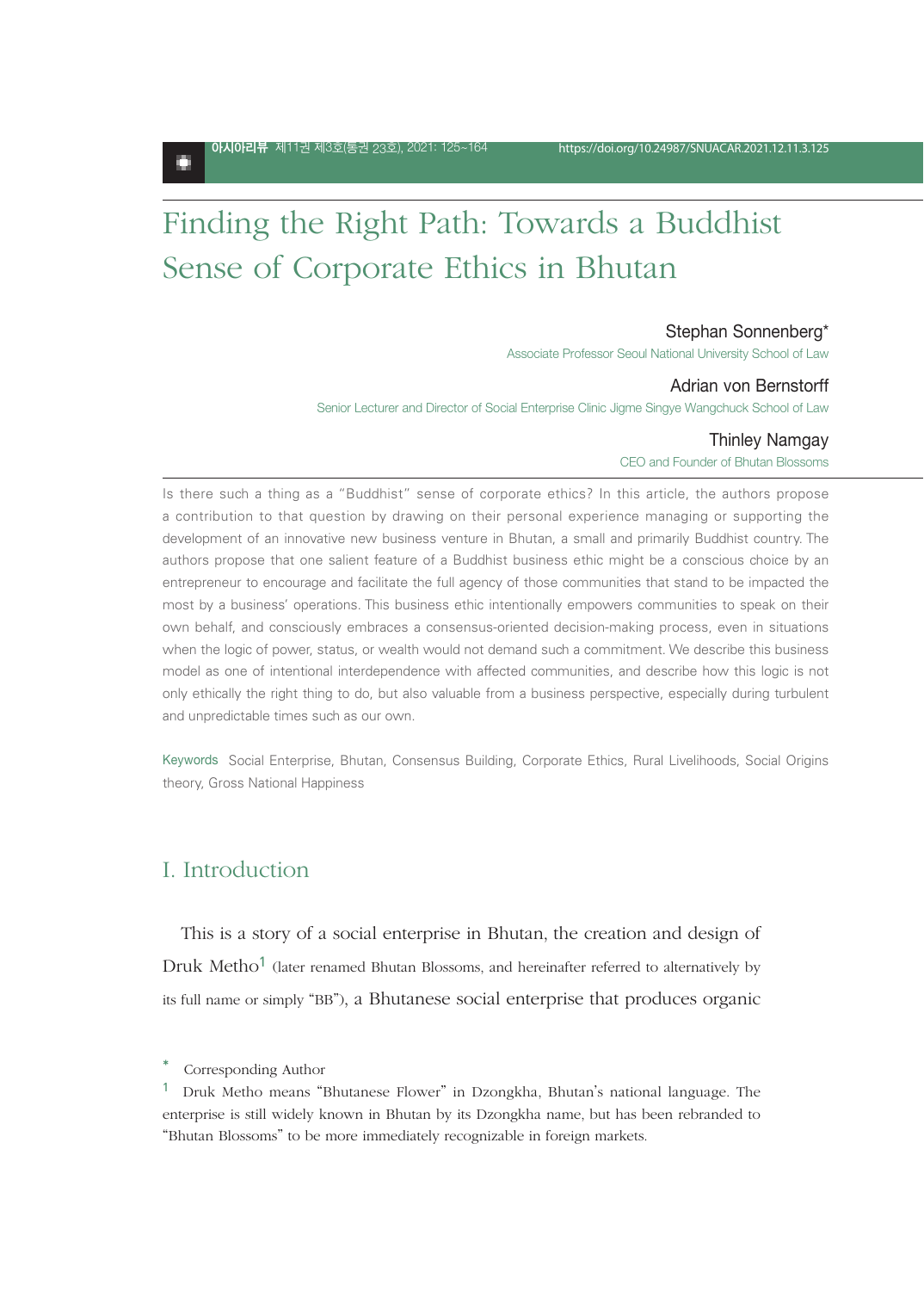and edible foods and food supplements. BB was intentionally designed as a social enterprise, structured to generate sustainable livelihoods for its owners and co-workers while also promoting rural biodiversity in Bhutan and bringing tangible social benefits to the communities from which it sources its products.

The setting matters, to an extent,<sup>2</sup> because this story might have unfolded differently in another cultural, political or social milieu. As we explain below, we believe that the lessons learned in this Bhutanese context are also relevant in other settings however, especially where companies find themselves in strategically interdependent relationships with their host communities.

This paper is co-written by three authors.<sup>3</sup> (from this point forward we will refer to ourselves in the first-person plural). Each of us brings a unique voice and disciplinary background to this writing project. All of us were involved― in one capacity of another―in the creation and design of BB. This article is the fruit of numerous conversations where we managed to find our own consensus about the broader theoretical lessons we believe can be learned from this case study. This resulting paper seeks to fill a gap in the literature on corporate ethics that draws on Bhutan's rich cultural and philosophical

### <sup>2</sup> *See* Kerlin, note 9, at 177-8.

<sup>3</sup> Mr. Thinley Namgay is founder and CEO of Bhutan Blossoms. Mr. Adrian von Bernstorff and Mr. Stephan Sonnenberg played supportive roles in this process, working in a consultative capacity as faculty members with the legal clinic of JSW School of Law (Bhutan's first and only law school), which in 2017 agreed to provide Mr. Namgay and Bhutan Blossoms with legal and technical advice as it developed its business model. Their work with Bhutan Blossoms began even before the clinic opened its doors to JSW Law's students and counted as one of JSW Law's first three "demonstration projects," designed to give an identity to the clinics and showcase the potential of law clinics to potential clients and community partners in Bhutan. The authors would also like to thank their anonymous reviewers, as well as Mr. Yong Guk Lee for their insightful and helpful questions, comments, and discussion on previous drafts of this article.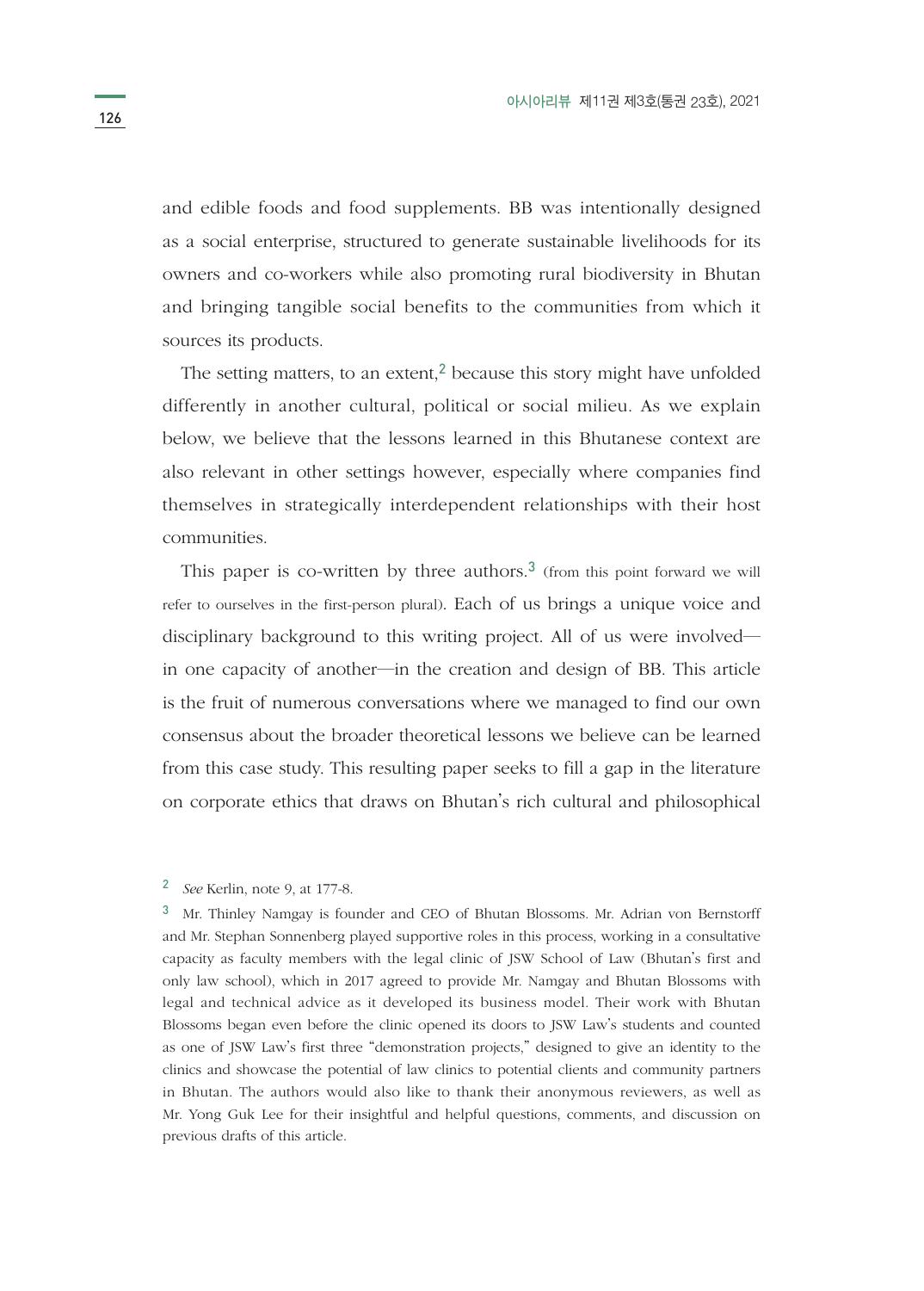heritage.

BB, on its own merits, stands as an interesting example of how to structure a business relationship with a rural community, and thus an important contribution to the already voluminous literature on Corporate Social Responsibility and Corporate Entrepreneurial Ethics. But this case study is also noteworthy in that the first two years of BB's existence were defined by the devastating and completely unpredicted COVID-19 public health emergency. In Bhutan, COVID-19 was the ultimate *force majeure*<sup>4</sup> event. Across the country, in almost every sector of the Bhutanese economy, even the most carefully crafted business plans were rendered virtually irrelevant overnight. Remarkably, Bhutan Blossoms has managed to weather this storm by refocusing its product line, attracting new customers, and building new revenue streams. Although Bhutan Blossoms has struggled, it is one of the few Bhutanese businesses that managed to survive the crisis *without* accepting direct or even indirect financial support from the Bhutanese government.<sup>5</sup> Herein lies the second important take-

<sup>&</sup>lt;sup>4</sup> By "force majeure," we are referring to the legal doctrine common in contract law that allows parties to either suspend or set aside their contractual obligations in light of certain unpredictable and unpreventable disasters―either natural (e.g., floods, hurricanes, or COVID-19) or manmade (e.g., riots and wars). Here, we are using the term to suggest that COVID-19 had a similarly devastating effect on business as usual, not just for individual business relationships but for entire economies as a whole.

<sup>&</sup>lt;sup>5</sup> The most prominent form of government support that was extended to Bhutanese businesses came in the form of "Kidu." *Kidu* is a uniquely Bhutanese manifestation of justice, which can loosely be described as an equity-based form social justice. (Sonnenberg and DeRemer, 2020, 38 & 82; Shaw, 2015, 1). By March of 2021, the Druk Gyalpo's Relief Kidu (DGRK) program had provided a monthly stipend of up to 12,000 Bhutanese Ngultrum (approximately 160 USD) to almost 7% of Bhutan's population, primarily those "who ha[d] been laid off, or placed on unpaid leave or reduced salary from businesses affected by COVID-19 [....]; Bhutanese who were working abroad and have returned home and do not have any other source of income; [and] Self-employed individuals who have lost their earnings either partially or completely." (Druk Gyalpo's Relief Kidu, April 30, 2020; Druk Gyalpo's Relief Kidu, April 23, 2021). The DGRK also offered to subsidize interest on business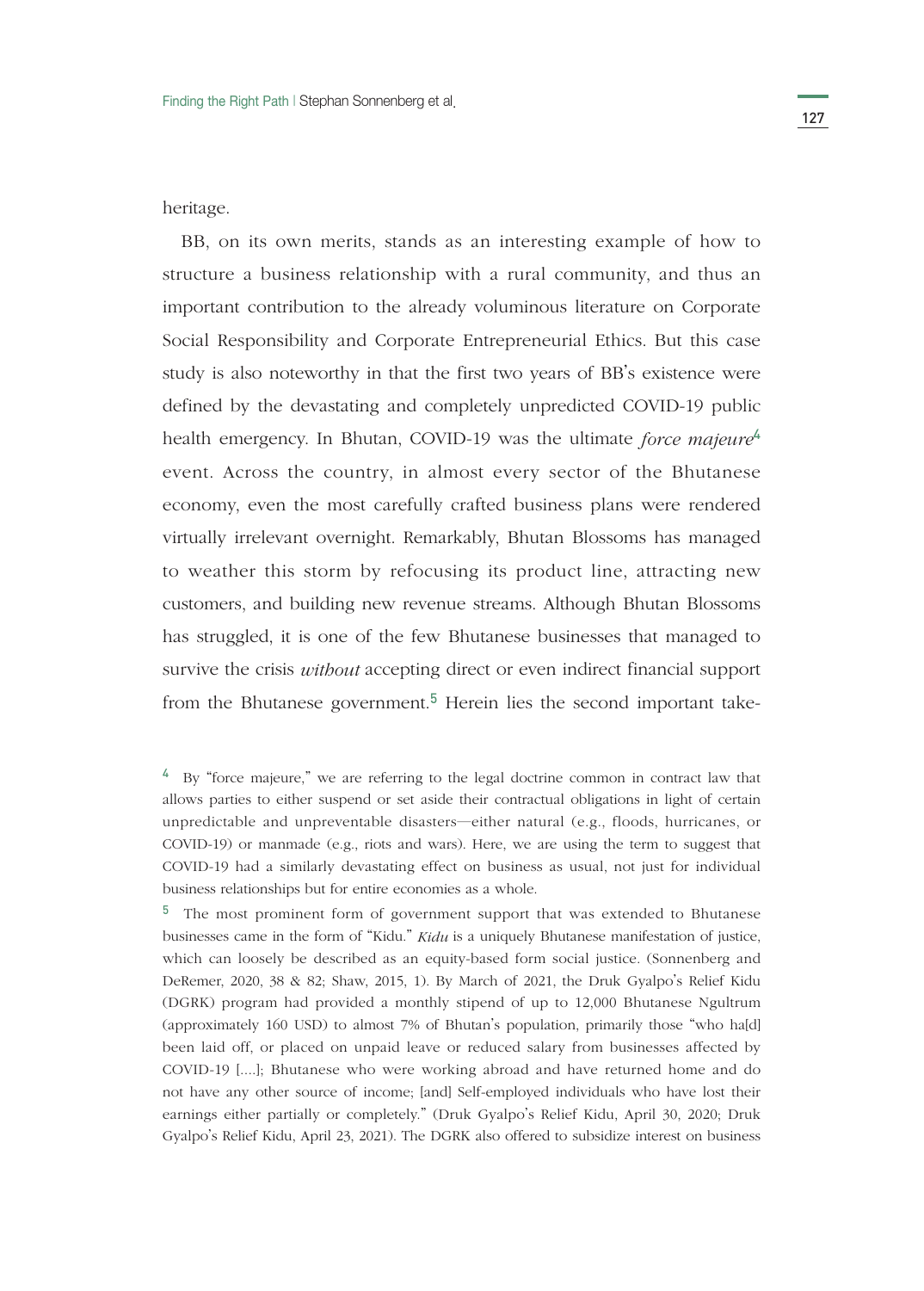away from our study, namely that the business model we describe below is the right thing to do from both an ethical as well as from a business perspective, especially during times of instability or unpredictability.

We argue that this story of business adaptation and survival was possible because of the uniquely Bhutanese (and we argue uniquely Buddhist) sense of business ethics embraced by BB's management team. BB's ethical orientation allowed it to cultivate a resilient partnership with the communities from which it sources its raw inputs, while also helping it attract the right kind of investment―drawn as much to BB's successful product line as it was to its inspiring social vision. After two years in business, the company is generating modest but sustainable profits, and has already created tangible benefits for the isolated mountain community where it sources most of its produce.<sup>6</sup> In this article, we describe and analyze the effort to design―from the ground up―BB's community engagement strategy and examine why it has proven to be such an asset during times of flux.

Our analysis promotes a business model that we show to be particularly well suited for enterprises that depend on the maintenance of mutually beneficial relationships with specific communities to meet its business objectives. We refer to this idea as "**intentional interdependence**" between a business and a community.

First and foremost, this includes businesses that must maintain

loans that had been taken prior to April of 2020. (Druk Gyalpo's Relief Kidu, May 24, 2021). Numerous other support schemes, including tax relief, working capital support loans, and other incentives were also put in place (United Nations ESCAP, 2021).

<sup>&</sup>lt;sup>6</sup> The model of intentional interdependence described below is designed to be replicable. This description focuses on the relationship between Bhutan Blossoms and one Bhutanese community (Drachukha). Bhutan Blossoms is currently developing similar relationships with other communities, again based on the same strategically interdependent relationship model described in these pages.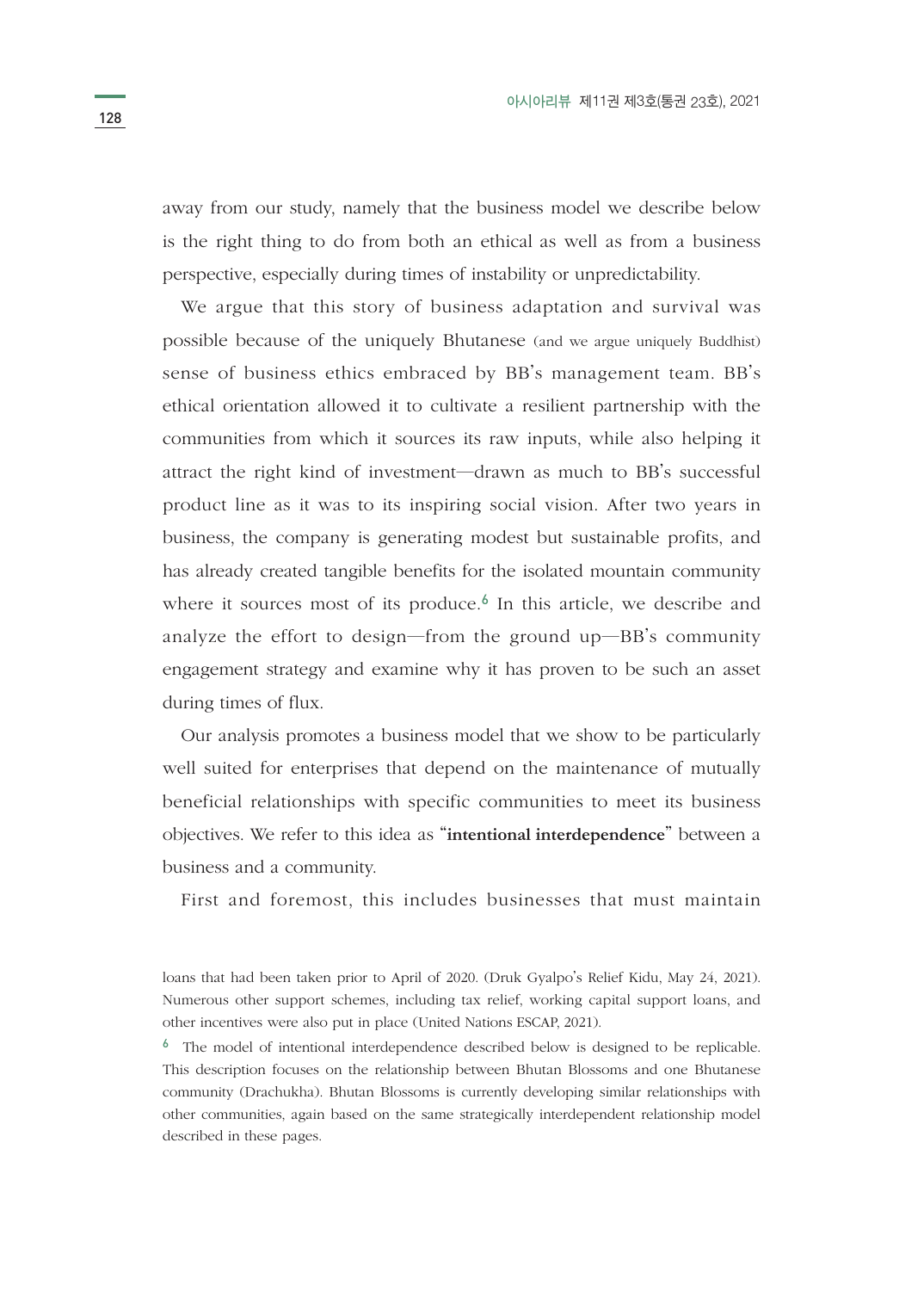fundamentally constructive (i.e., mutually beneficial) relationships with certain communities in order to succeed. If a company prides itself, for example, on selling a certain kind of fruit that only grows in a certain region of the world, then that company's management would be well-advised to maintain a constructive relationship with those communities where that type of fruit is grown. At the same time, the farmers in that region also have an incentive to interact constructively with the company, since on their own they would be unlikely to succeed in marketing and exporting their unique produce to the select markets willing to pay a premium for their fruit. Neither the company nor the community in this example are― strictly speaking―*dependent* on the other, since both still have alternatives to their relationship, albeit perhaps less appealing ones. Nor, however, are the two entities entirely *independent* of one another either, since both need the other to succeed, at least within the contours of this existing relationship. In the truest sense of the word, therefore, they are *inter*dependent, with important dependencies and spheres of autonomy on both sides.

This principle holds for a wide range of industries where the output (the products or services being marketed by the company) depends on one or more unique inputs (either specialized labor, access to a scarce commodity or service, or some other unique input) that can only come from a limited region or specific community. It also holds for situations where a company or outside investor decides to make significant investments in the form of infrastructure or human resource capacity building within the community. Those investments functionally tie the interests of a company to those of a community (and vice-versa), even if at the outset of their relationship the two were functionally isolated and independent from one another.

Intentional interdependence also holds for companies that depend on a favorable regulatory environment for their continued business success.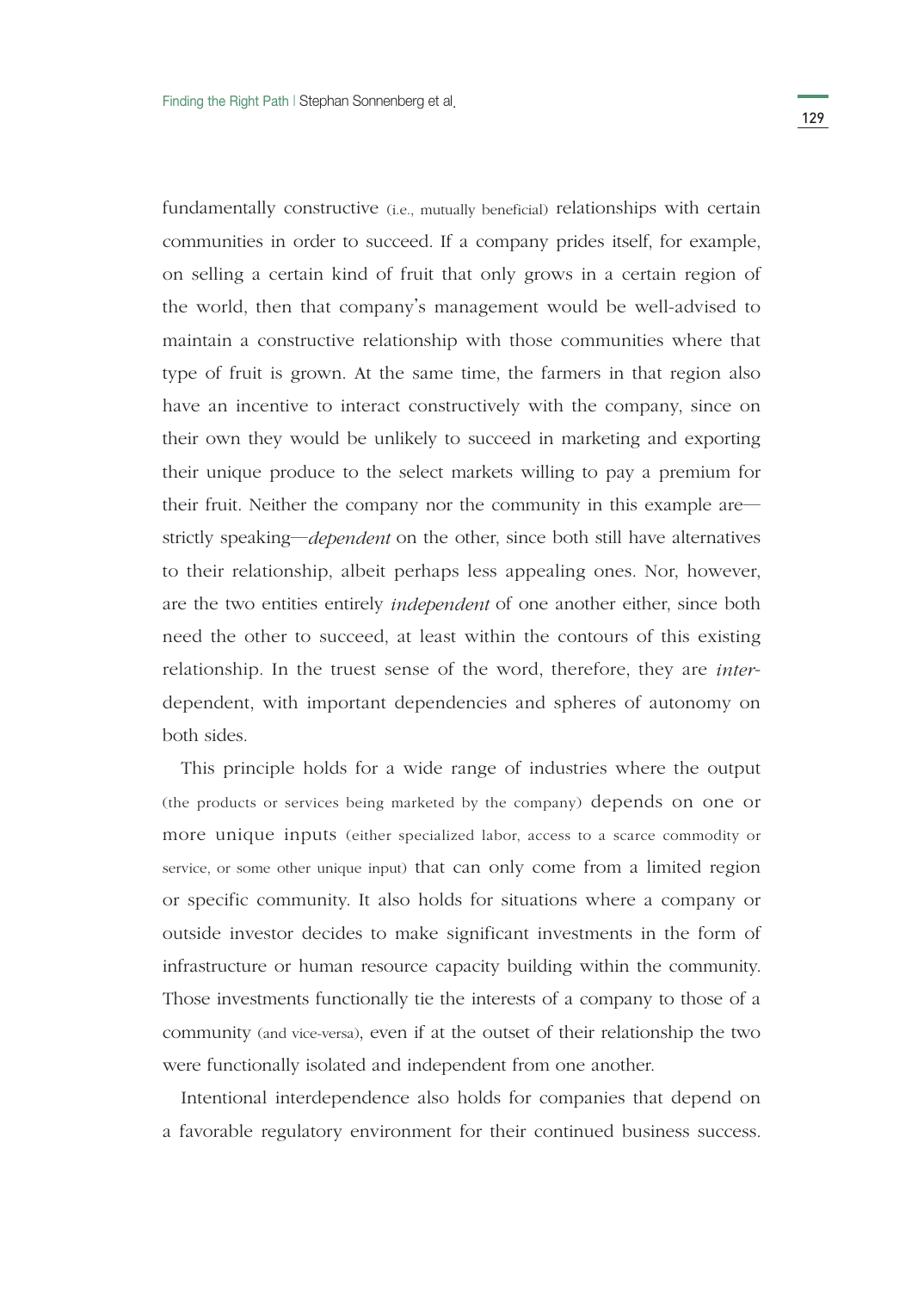Many businesses, once they begin to operate in a community, depend on the goodwill of local authorities or other relevant stakeholders to succeed. Sophisticated companies (and especially their legal departments) often attempt to use contracts to eliminate the risks associated with waning support among local elites (Post et al. 2002). Others try to coopt the decision-making elites by ensuring that the business yields tangible benefits for them, often at the expense of the interests of the broader population. These strategies are often legalistic, and sometimes questionable from an ethical or political perspective. As most Lawyers will point out, however, even the most "watertight" contracts have their limits. Some contracts are simply difficult to enforce, for example when local stakeholders have extra-legal (or perhaps informal) means of influencing litigated outcomes. Other situations may offer an illusion of contractual certainty that can nonetheless quickly get bogged down in the quicksand of bureaucratic complexity, especially when local stakeholders no longer feel the motivation to support the efficiency of those processes. Furthermore, the process of litigation, which remains as the final remedy in a contractual framework, is itself cumbersome, legalistic, lengthy, costly, and often disastrous for a working relationship.<sup>7</sup> As most business managers know at an intuitive level: "good faith" is easy to declare and terribly difficult to *enforce* within a business relationship that has gone sour.

Importantly, our analysis holds for businesses that embrace a socially inspired mission in addition to their regular business prerogatives. Some businesses, for example, seek to embed directly into their business DNA a set of socially beneficial outcomes, such as the employment or

<sup>7</sup> The same is true, perhaps to a lesser extent, for commercial arbitration. *See e.g.,* JSW Law Class of 2022 and Stephan Sonnenberg, with Migmar Lham and Tashi Delek (2020). "Arbitration in Bhutan: A Primer," Thimphu, Bhutan: JSW Law Publishing Series.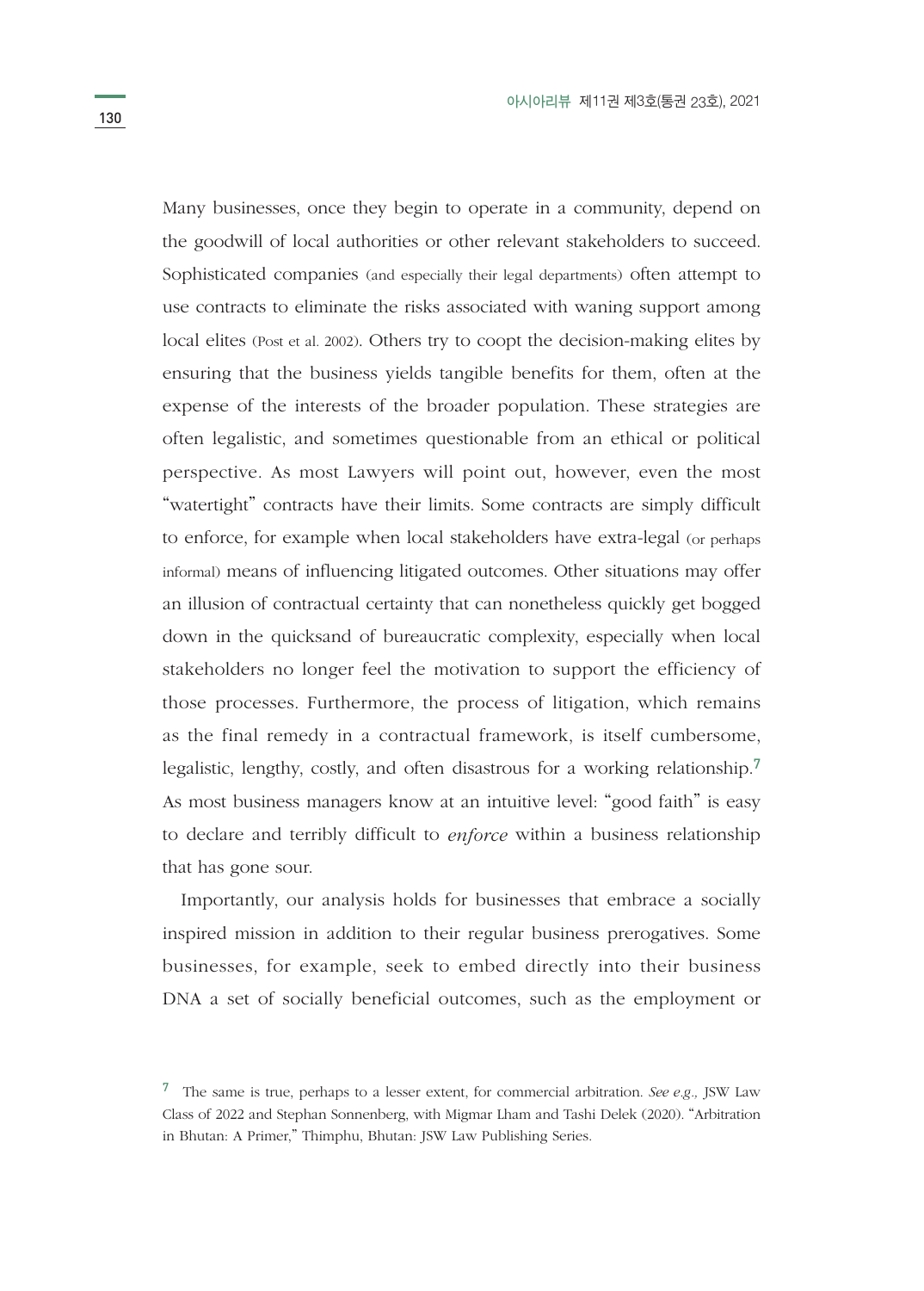empowerment of a specific vulnerable group of individuals, environmental conservation, or community development. These types of businesses are commonly referred to as **social enterprises**, <sup>8</sup> and are typically characterized by their "problem solving" approach to social entrepreneurship and the goal of "creat[ing] and sustain[ing] social value." (Galera and Borzaga, 2009). Such businesses must maintain constructive and mutually advantageous relationships with the intended beneficiaries of their social mandates.

Bhutan Blossoms falls into each of these categories. It is a for-profit enterprise, and one that explicitly sources its raw inputs from a few specific communities in Bhutan. It has also made substantial investments into a few rural communities, having spent years building new infrastructure and training villagers in the highly specialized skills to produce its raw materials. Absent a healthy and good-faith relationship between the company and those villages, BB as a business could not succeed in its current business strategy. BB is *also,* however, a social enterprise that has hard-wired into its business strategy the twin objectives of building resilient and biodiverse rural ecosystems<sup>9</sup> while at the same time empowering the

<sup>8</sup> The term "Social Enterprises" has proven to be quite difficult to define, and varies along a continuum spanning from a very broad definition of social entrepreneurship that requires only the existence of some peripheral social goals as part of an enterprise's business model― whether motivated by principle, consumer pressure, or even just a concern for public perceptions―all the way to a much narrower definition of social entrepreneurship demanding a strictly subordinate relationship between an organization's social mission and its income generating activities. *See* Galera, G. and Borzaga, C. (2009), "Social enterprise: An international overview of its conceptual evolution and legal implementation," 5 Social Enterprise J., 210, 211. *See also* Janelle Kerlin (2010). "A Comparative Analysis of the Global Emergence of Social Enterprise," 21 Voluntas 162 (description of Social Enterprise models globally, breaking them broadly into 7 different regional models, each influenced by the degree to which social entrepreneurs in that region have access to a functioning market, international aid, state support, and a pre-existing civil society base).

<sup>9</sup> A full discussion of Bhutan Blossoms' commitment to biodiversity goes beyond the scope of this paper, and must be left to another forum. Beyond its commitment to source organic farm produce, Bhutan Blossoms is designing its food product portfolio to support farmers'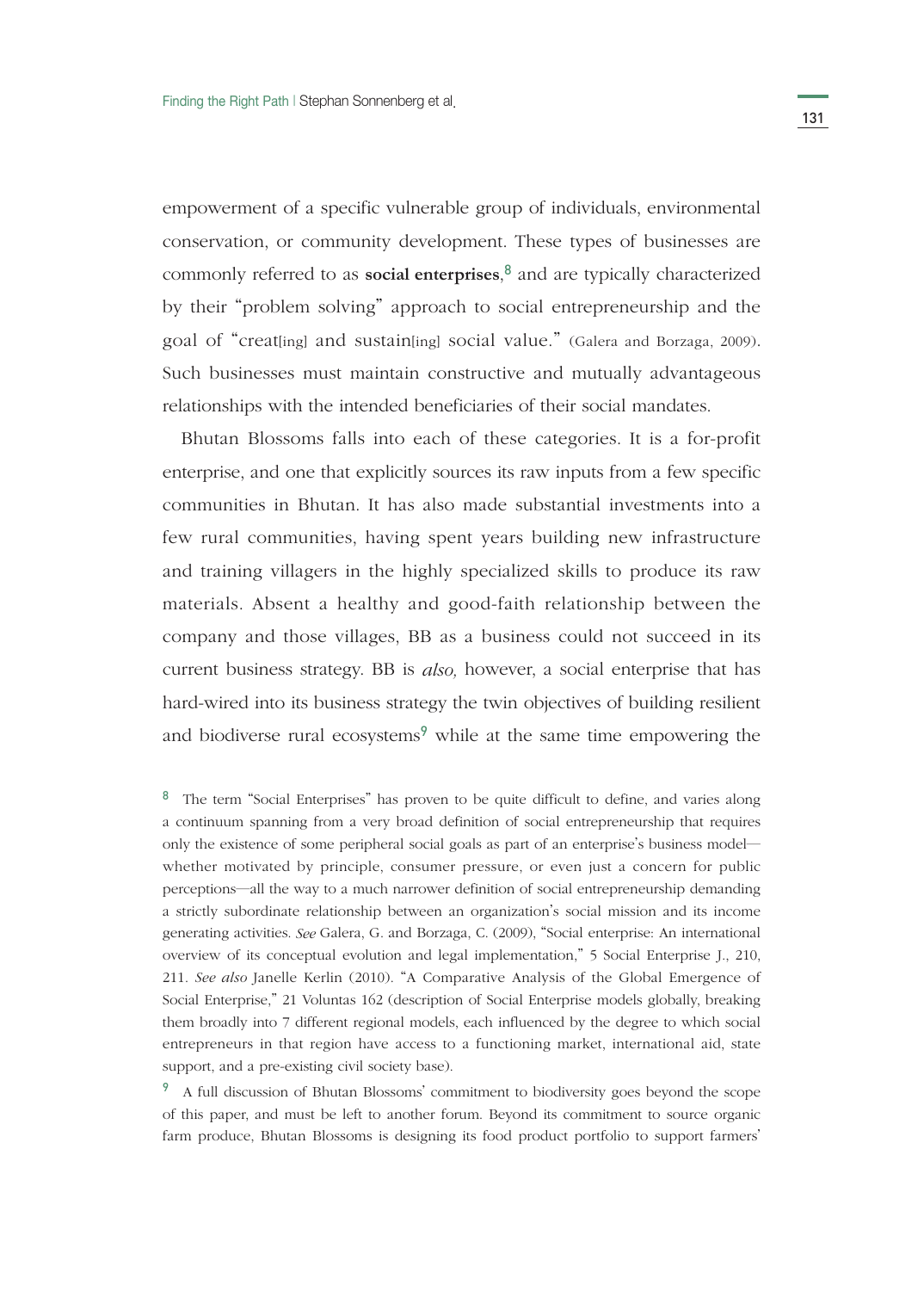villages from which it sources its raw materials. BB is therefore an excellent example of a corporation that is interdependent with the communities along its supply chain.

We dwell only in passing in this article on the particular elements of BB's business model, which is a dynamic work in progress.10 Rather, we focus on the procedural aspects of *intentionally designing BB's interdependent relationship with the communities in which it operates*. BB's business model, we argue, is socially sustainable *primarily because* it treats small holding farmers as partners and not merely as interchangeable suppliers of raw inputs.

This paper proceeds in five parts. It begins with a discussion of the national and economic context for this case study, starting with an introduction to Bhutan and a description of the business opportunity that presented itself and eventually gave rise to Bhutan Blossoms. Second, the paper proposes a Buddhist model of business ethics, based on the pursuit of personal moral virtue (Karma). In the third section, we explore how this uniquely Bhutanese (or Buddhist) sense of ethics might impact the decisionmaking process of an entrepreneur subscribing to those values. Fourth, we describe how these largely abstract ideas manifested in concrete actions for

transition from traditional mono-cropping systems to regenerative agricultural systems, which increase soil fertility and nurture biodiversity. The agri-business and the various small-holding farmers in this model also share the risk of crop failure and work jointly to ensure appropriate knowledge transfer. *See also* Ellen MacArthur Foundation, The big food redesign: Regenerating nature with the circular economy (2021).

<sup>10</sup> Bhutan Blossoms' business model continues to evolve. Beyond its origins cultivating edible flowers for export as raw materials to Switzerland, it has also produced a variety of its own added-value products for sale in Bhutan, as well as a number of other products (such as Tofu) driven by a need to develop a comprehensive and organic crop rotation strategy for its fields. Currently, Bhutan Blossoms is again pursuing export markets―in Australia and elsewhere―driven by a commitment to supply chains built around a passion for the values and social mission of Bhutan Blossoms.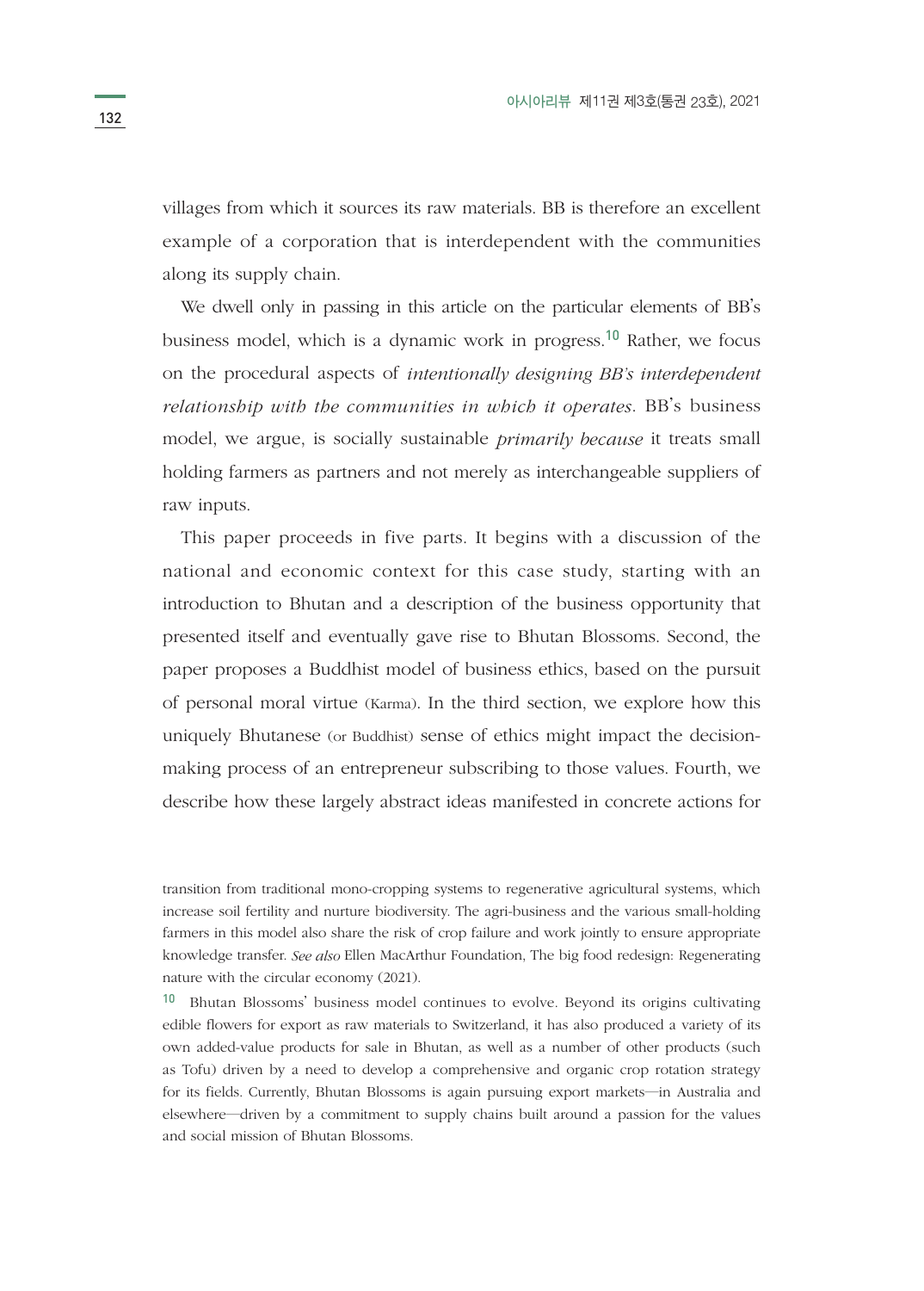BB in its relationship with local Bhutanese communities. Reflecting on that process, we finally highlight what we consider to be the key ingredients for this more Bhutanese (or Buddhist) sense of business ethics to be successful.

## II. Background and Context: Edible Flowers? From Bhutan?

We begin, therefore, with a cursory introduction to the country of Bhutan, primarily for the benefit of those who have never had the good fortune to visit this country. Landlocked and tucked deep into the southern Himalayan mountain range, Bhutan's population of just over 760,000 people is spread across a landmass approximately the size of Switzerland, which has over 11 times Bhutan's population.<sup>11</sup>

Bhutan is also strikingly beautiful and acknowledged as one of the world's most fascinating places (Lonely Planet, Best in Travel 2020). The uniqueness of Bhutan is not just for the benefit of its tourists, however. It is also at the heart of the Bhutanese identity. Most Bhutanese are deeply attached to their country, its culture, and its landscapes.<sup>12</sup>

For centuries Bhutan was largely isolated from the rest of the world. Its isolation was not accidental, but rather the outcome of skillful diplomatic

<sup>11</sup> World Bank "Population, total-Switzerland" https://data.worldbank.org/indicator/SP.POP. TOTL?locations=CH (last accessed Aug. 31, 2021)

<sup>&</sup>lt;sup>12</sup> Their sentiments are not those of a xenophobic nationalist, but rather the quiet pride of being part of what is increasingly described as one of the world's most inspiring development success stories; a country that for a variety of reasons has repeatedly beaten the odds and proven that an alternate path―a more sustainable way―is actually within humanity's reach. *See e.g.,* Rob Dube, "GDP vs. GNH: Rethinking What A Healthy Economy Means. Sept. 21, 2020, Forbes, https://www.forbes.com/sites/robdube/2020/09/21/gdp-vs-gnh-rethinking-whata-healthy-economy-means/?sh=1912879255df (last accessed Nov. 20, 2021); Emma Bryce, "The Flawed Era of GDP is Finally Coming to an End, March 8, 2019, WIRED, https://www.wired. co.uk/article/countries-gdp-gross-national-happiness (last accessed Nov. 20, 2021).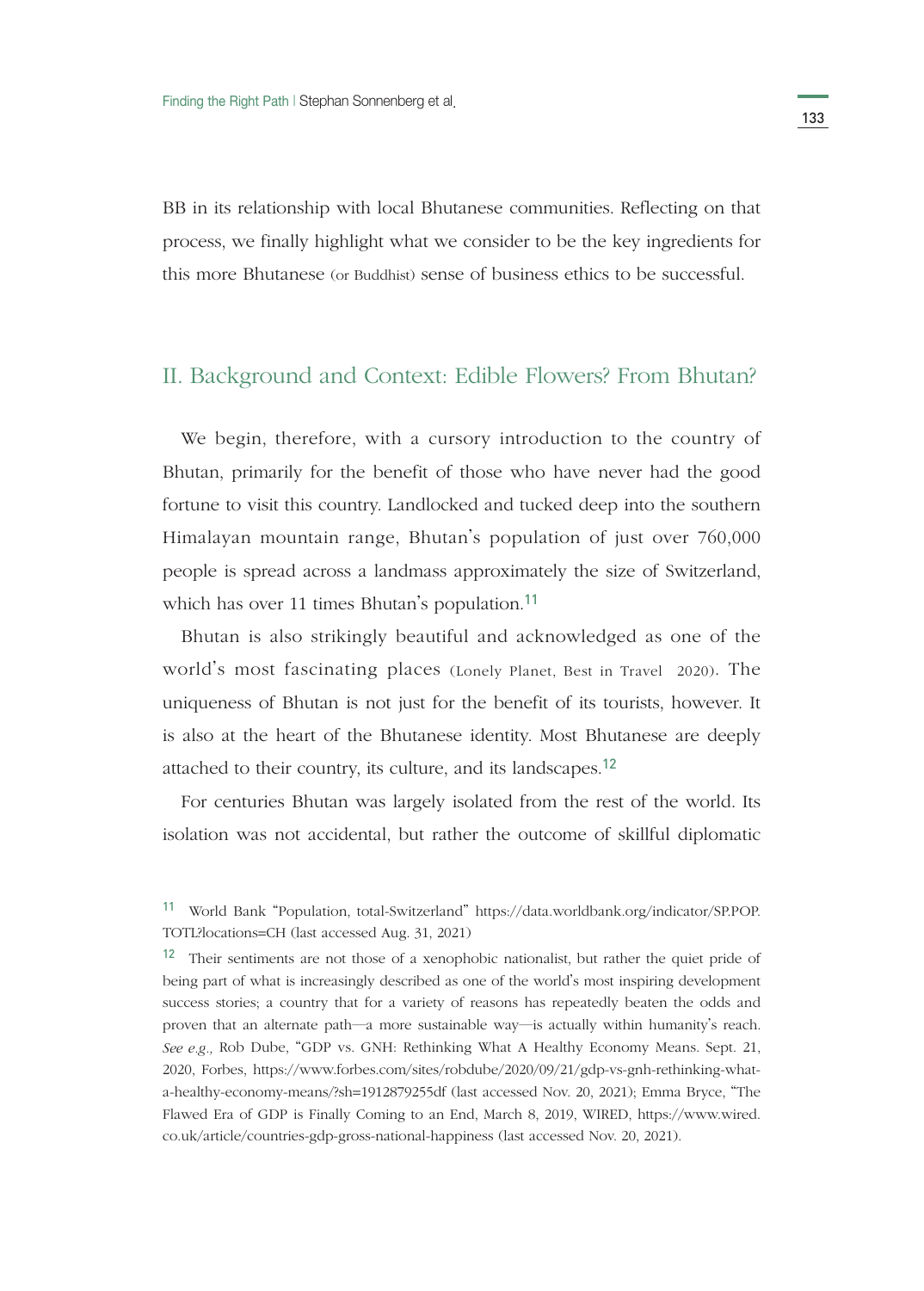maneuvering by Bhutan's Monarchs.<sup>13</sup> For Bhutan—quite in contrast to the rest of the world―the 20th century was a period of relative tranquility. While most of the world was being violently buffeted by globalized wars, globalized commerce, globalized ideological battles, globalized mass media, globalized fashions, and globalized development ideologies, Bhutan had the privilege to pursue its own "middle path" of steady, balanced, and locally-grounded development.<sup>14</sup> But Bhutan did not naively avert its eyes from the outside world. Quite the contrary, its policy makers saw what they liked and did not like about the outside world and―with some inevitable debates along the way (Kyentse, 2015; Dorji, 2016)―for the most part took the time to bring in the good and attempt to keep out the rest. In the 1970s the country's Fourth King announced first to domestic audiences and later to an incredulous foreign press that Bhutan wished to maximize its Gross National Happiness (GNH), rather than its Gross National Product (GNP) (Dorji, 2016; Verma, 2019). Bhutan has since become famous for this idea. Similarly, Bhutanese policy makers realized―long before environmental sustainability had become a catchphrase among progressive policy makers―how important it was to preserve Bhutan's rich biodiversity. The Bhutanese government has accordingly embedded environmental conservation deep into its Constitution<sup>15</sup> and (more importantly) its people's popular mindset. Bhutan's Monarchs are also perhaps alone among their peers to have

<sup>15</sup> Article 5 of the Constitution of the Kingdom of Bhutan, 2008.

<sup>&</sup>lt;sup>13</sup> The authors here choose to respect Bhutanese conventions when it comes to demonstrating respect for Bhutan's Monarchs by capitalizing their names or any other references to them.

<sup>14</sup> *See e.g.,* Ross McDonald (2010), Taking Happiness Seriously: Eleven Dialogues on Gross National Happiness, Thimphu, Bhutan: Centre for Bhutan Studies, 107 (quoting Dasho Kinley Dorji: "We call this the middle path or the balance. [....] it means slowing down which is why the caution approach to development is important. [....] It is no to the power of the dollar because people's sentiments can be more important than money.")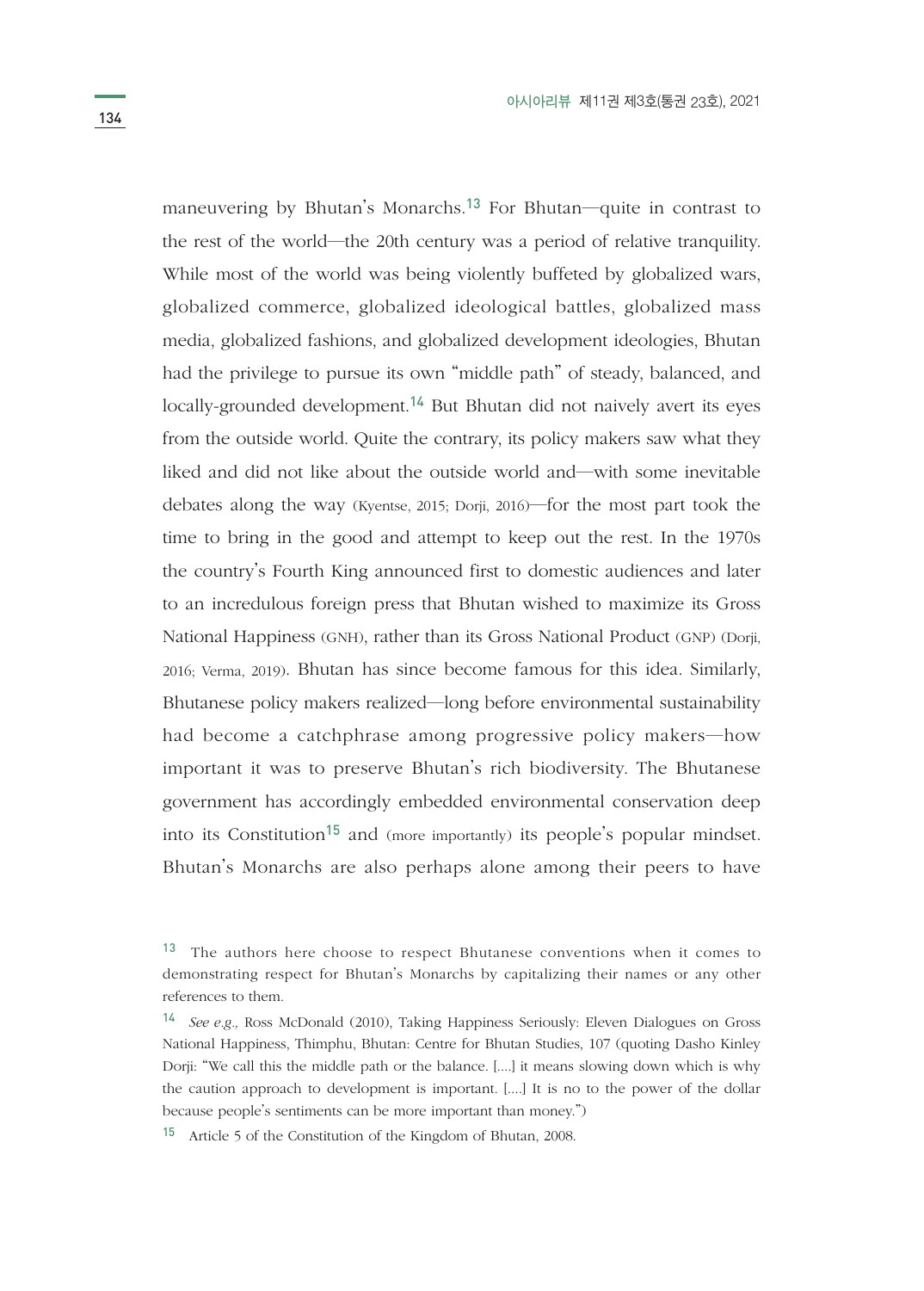voluntarily pushed their own kingdom towards democracy. That process began in the 1950s and 1960s and culminated in 2006 when Bhutan's Fourth King voluntarily stepped down from the throne in favor of His Son, the current Fifth King, who finished the process of shepherding the country towards its 2008 transition to become a constitutional democracy (Kinga, 2009; Phuntsho, 2013).

As part of their modernization efforts, Bhutan's policy makers decided gradually and selectively to open Bhutan's borders to foreign expertise, inviting in, for example, large numbers of foreign teachers, doctors and engineers from India to help design and strengthen its civilian infrastructure.16 Crucially, however, the impetus for reform, or for the introduction of foreign technical experts and their outside ideas and expertise, was always at the behest of Bhutanese decision makers. Bhutan is thus truly a "sovereign" developing nation, not just by virtue of having the formal trappings of sovereignty (its own national flag, a seat at the United Nations, etc.), but also according to a more subjective and post-colonial analysis that focuses on the degree to which a country manages to retain control over its own destiny.

This sovereignty allows Bhutan to continue to engage seriously with some of the ideas and norms that have governed its society for centuries: Buddhism, Bonism (a pre-Buddhist form of naturalism that continues to thrive, typically interwoven with Buddhist belief structures), and Hinduism (which is practiced primarily in Bhutan's southern regions), a sense of trust in one's community, and an appreciation for the interconnectedness of everything―communities, ecosystems, and economic livelihoods. Unlike many other countries where

<sup>16</sup> *See* P.P. Karan (1990), Bhutan: Environment, Culture and Development Strategy, New Delhi, India: Intellectual Publishing House, 51, 56 & 96 (estimating that 44% of Bhutan' s teachers, 70% of its Doctors in, and 75% of its industrial labor force in 1985 were non-Bhutanese, primarily from India).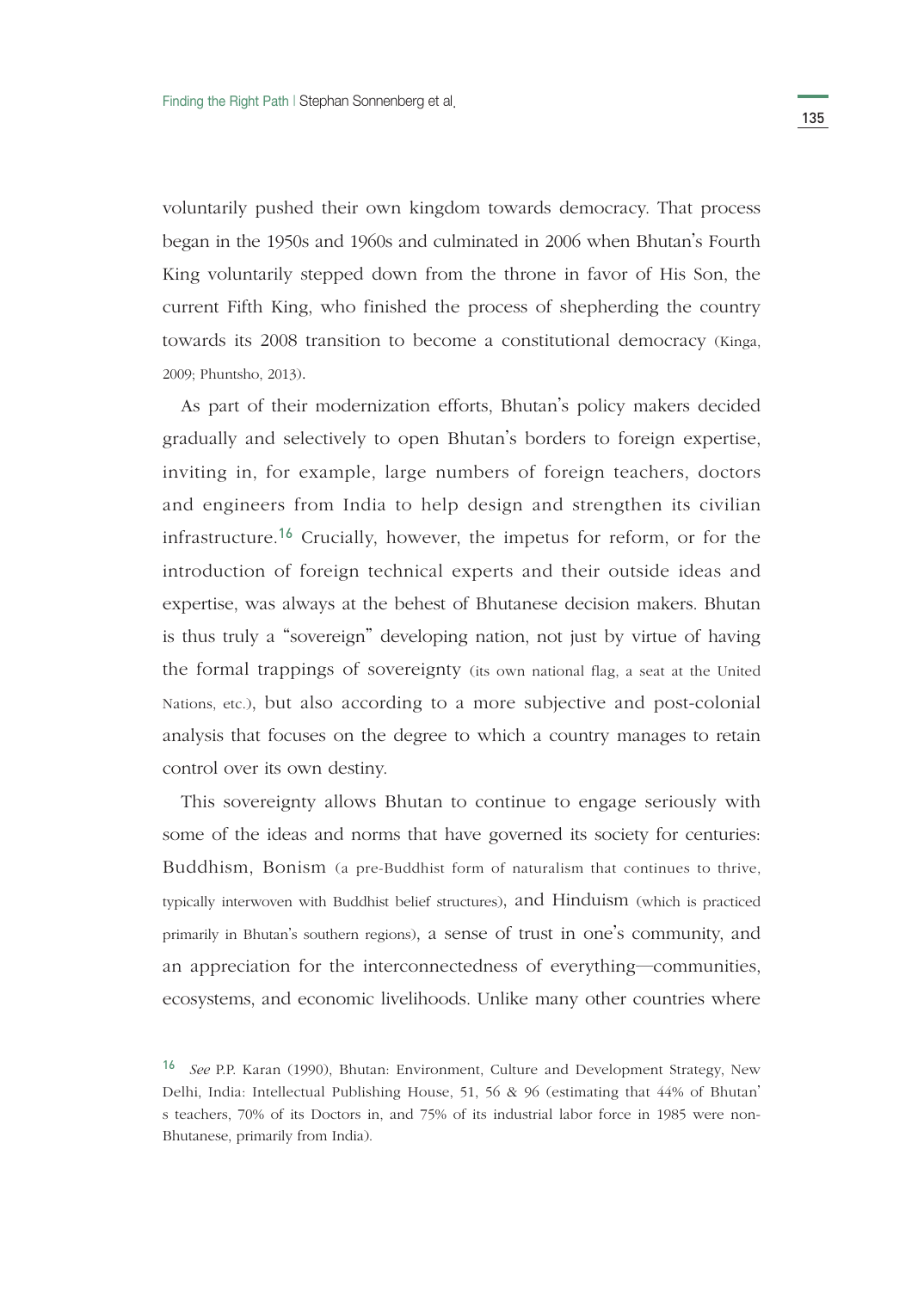elites are sometimes inclined to dismiss or downplay the relevance of such "indigenous" traditions, in Bhutan these older ideas are still celebrated and allowed to co-exist and cross-fertilize with newer and perhaps more globalized modes of analysis, thus creating a new and hybridized sense of Bhutanese modernity.

That said, Bhutan is also changing, along with the rest of the world. Bhutan's population is still predominantly rural. That situation is likely to change within the next decade, however, due to an accelerating trend of rural-to-urban migration.17 This demographic tipping point represents a potential identity crisis for Bhutan. The idea that Bhutan's population will soon be predominantly urban will come as shock to the many Bhutanese who still consider their families' (rural) land to be their emotional and spiritual anchor. It will also come as a shock to Bhutan's economy, which still relies on the agricultural sector as one of Bhutan's five "economic jewels."18 Left unchecked, the continued outmigration of rural youth to urban centers will inevitably result in more fallow land and even greater opportunities for cheaper agricultural imports from abroad to flood the market and drive the dwindling number of rural landowners even further into debt. In 2014, the 56% of Bhutan's workforce that was employed in the agricultural sector divided between itself a mere 18% of the national income. Who in such circumstances would blame Bhutan's rural youth

<sup>17</sup> Bhutan's National Statistics Bureau estimates that this tipping point will come in 2037 (National Statistics Bureau, 2019, Population Projections Bhutan 2017-2047, Thimphu: National Statistics Bureau). This may be a conservative estimate, given the accelerating trend of rural-tourban migration in the past decades. The World Bank reports that in 2000, only approximately 25% of Bhutan's population lived in urban areas whereas by 2019 that figure had grown to almost 42%. If those demographic trends continue, Bhutan within the next five to ten years will become a predominantly *urbanized* country. (World Bank Data might suggest a tipping point as early as 2024).

<sup>18</sup> Bhutan's five "economic jewels," as Hydropower, Agriculture, Tourism, Cottage and Small Industries and Mining. (http://www.bbs.bt/news/?p=60329)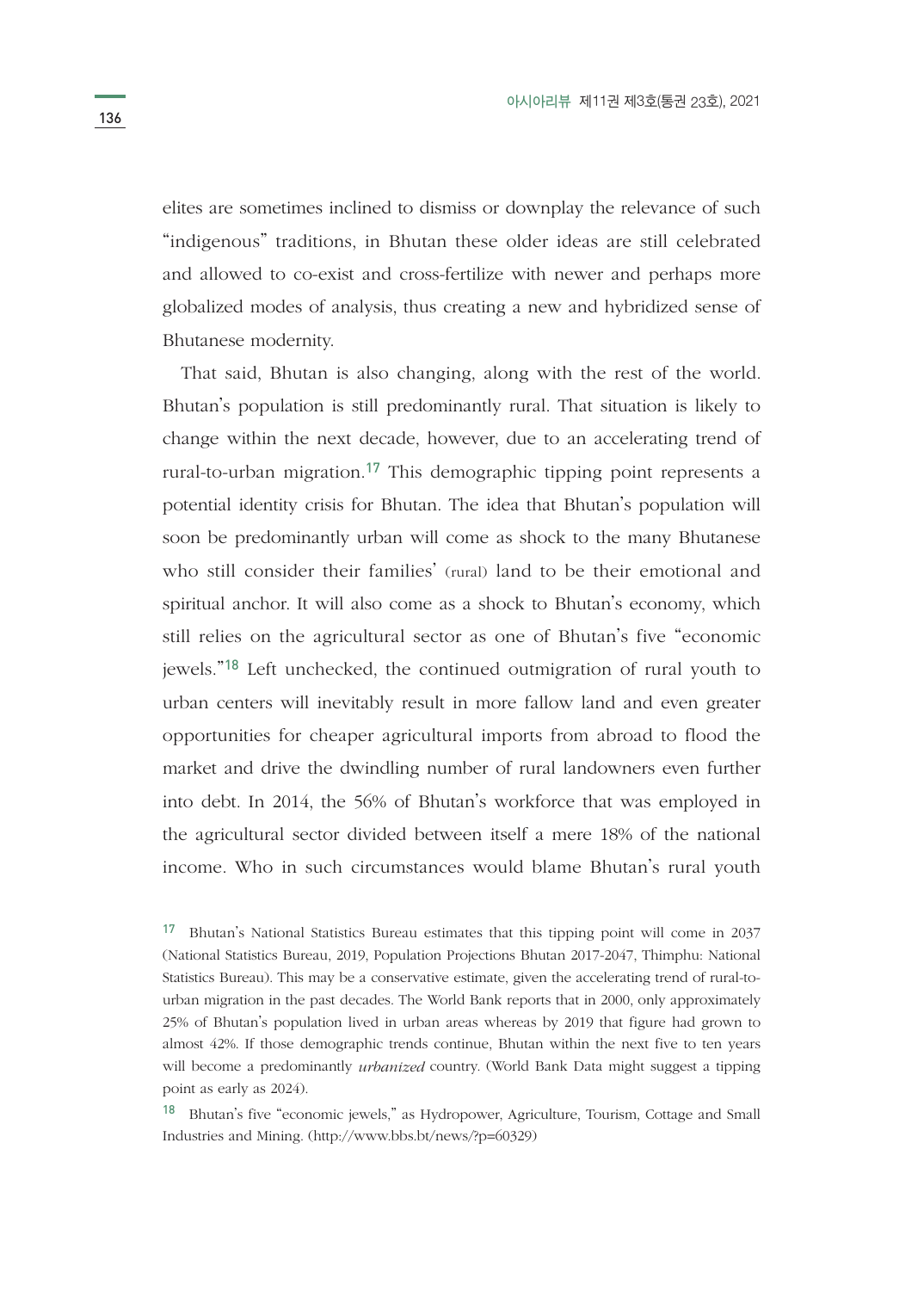for abandoning their rural livelihoods? There is a sense in many rural communities that the future belongs to those who can leave the village in search of better opportunities in the cities. Unfortunately, however, many of those rural migrants soon find that they are only poorly prepared to compete in Bhutan's cities, and most fail to realize their dreams of urban affluence and upward social mobility.

Bhutan's Fifth King, HM Jigme Khesar Namgyel Wangchuck (HM Jigme Khesar Namgyel Wangchuck, 2016), as well as policy makers (Tshering, 2020) and prominent intellectuals (Von Bernstorff and Sangay, 2017; Dorji, 2018), have increasingly emphasized the urgent need to strengthen Bhutan's rural economy. What then, should be the role of private sector enterprises in the pursuit of that vision, and how can Bhutan's policy makers facilitate that role?

# III. Bhutan Blossoms (Druk Metho)

Rebuilding healthy and vibrant rural communities, while also developing a viable business model, is at the heart of Bhutan Blossoms' business model. Globally, there has been a small but growing market for organic edible flowers.19 Often these flowers serve decorative or flavoring purposes. High-value Risotto, for example, looks and tastes great with little petals of decorative and edible flowers mixed into the rice grains. Salads also take on a new flair with beautiful and mildly spicy orange, pink and

<sup>19</sup> *See* Global Industry Analysts, Inc., Nutraceuticals - Global Market Trajectory & Analytics (April 2021), https://www.researchandmarkets.com/research/v799j5/nutraceuticals?w=4 (estimating a Compound Annual Growth Rate (CAGR) in the "Functional Food and Beverages" segment of the Nutraceuticals market of 6.7%, reaching an estimated overall market of approximately 200 billion USD by 2027.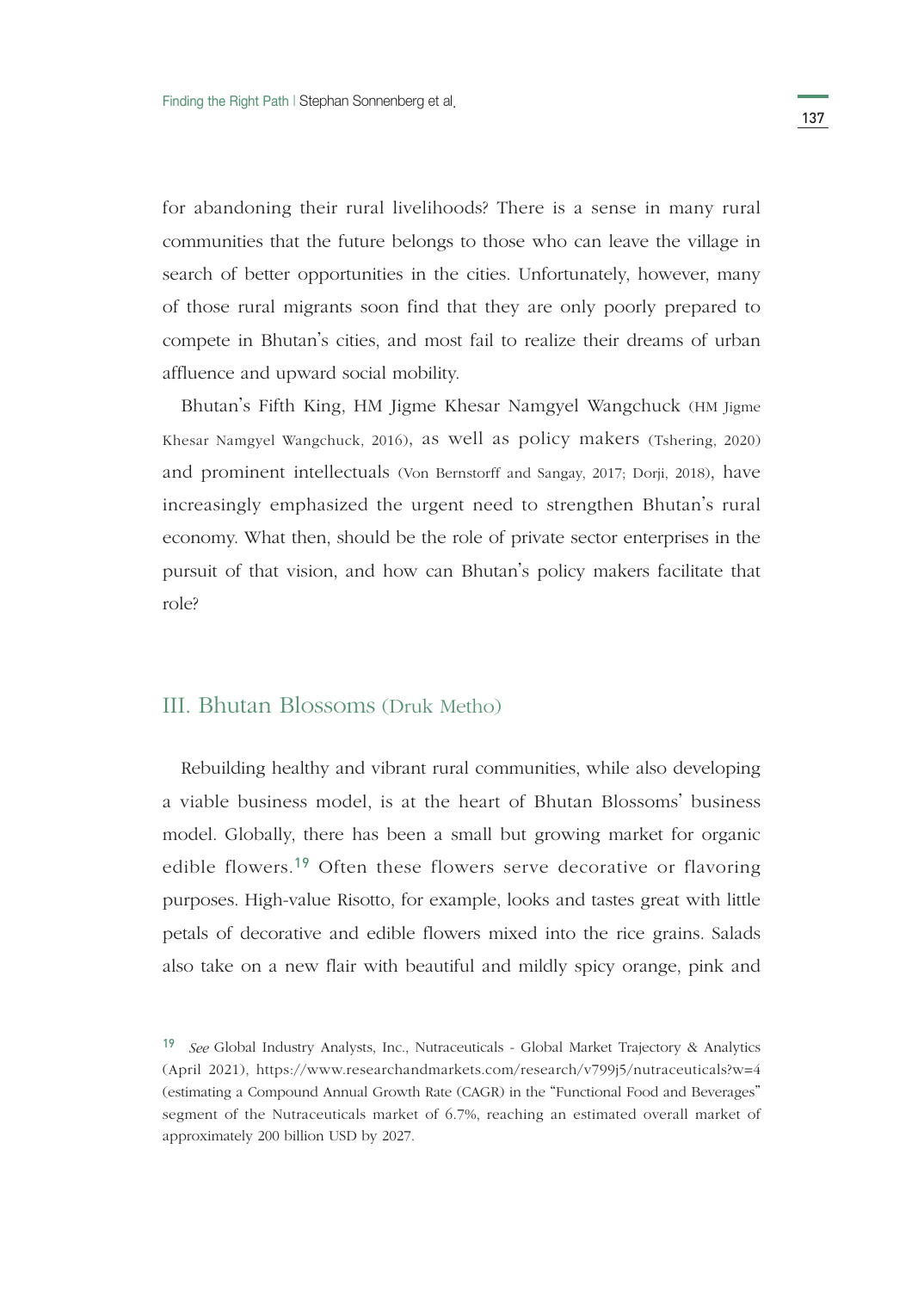indigo flower petals strewn into the mix. Many such flowers are prized as so-called Nutraceuticals, when they contain a compound demonstrated to have a [health] benefit or provide protection against chronic disease.<sup>20</sup> Growing such flowers and drying their delicate petals is extremely labor intensive, and can only be done in ecologically pristine locations. Switzerland is one such region. The market for edible flowers in Europe was driven by traditional European alpine cooking, and has recently seen substantial growth because high-end gastronomy and specialized food manufacturers are showing increased interest.21 But the high labor prices in Switzerland limit the capacity of Swiss agriculturalists to meet the growing demand for such high-value products.

Swiss Alpine Herbs Alpenkräter AG (SAH) is one of the few companies specializing in organic food products embellished with edible flowers, among numerous other products. The company has a significant social mission, focused on the empowerment, protection, and preservation of Switzerland's culturally unique highland communities. After a series of

<sup>20</sup> T. K. Lim (2014), Edible Medicinal and Non-Medicinal Plants, Vol. 7: Flowers, Heidelberg: Springer, 1 (the source goes on to list a list of "biologically active components" in functional foods that may impart health benefits or desirable physiological effects that include: "carotenoids (β-carotene, lutein, lycopene), dietary fibres (β-glucans, soluble fibre), fatty acids (omega fatty acids, conjugated linoleic acid), flavonoids (anthocyanins, flavanols, flavanones, flavonols, proanthocyanidins), isothiocyanates, phenolic acids, plant sterols, polyols and prebiotics/probiotics (fructooligo-saccharides―inulin), vitamins and phytoestrogens (isoflavones―diadzein, genistein). Many plants with edible flowers contain many of these bioactive components and essential mineral elements […] carbohydrates and amino acids in the flowers and other plant parts, imparting a wide array of health benefits and pharmacological properties." Food additives with such health benefits are termed Functional Food and Beverage products).

<sup>21</sup> *See* e.g., Bluehendes Konfekt, http://www.bluehendes-konfekt.com (last accessed August 29, 2021); Pfeffer, "Kornblumenköstlich" (online magazine, available at https://pfeffer-magazin. de/grandits/). *See also* Hauenstein, "Essbare Blüten als Delikatesse" (website) 2021, https:// www.hauenstein-rafz.ch/de/pflanzenwelt/sammelsurium/Essbare-Blueten.php (last accessed August 29, 2021).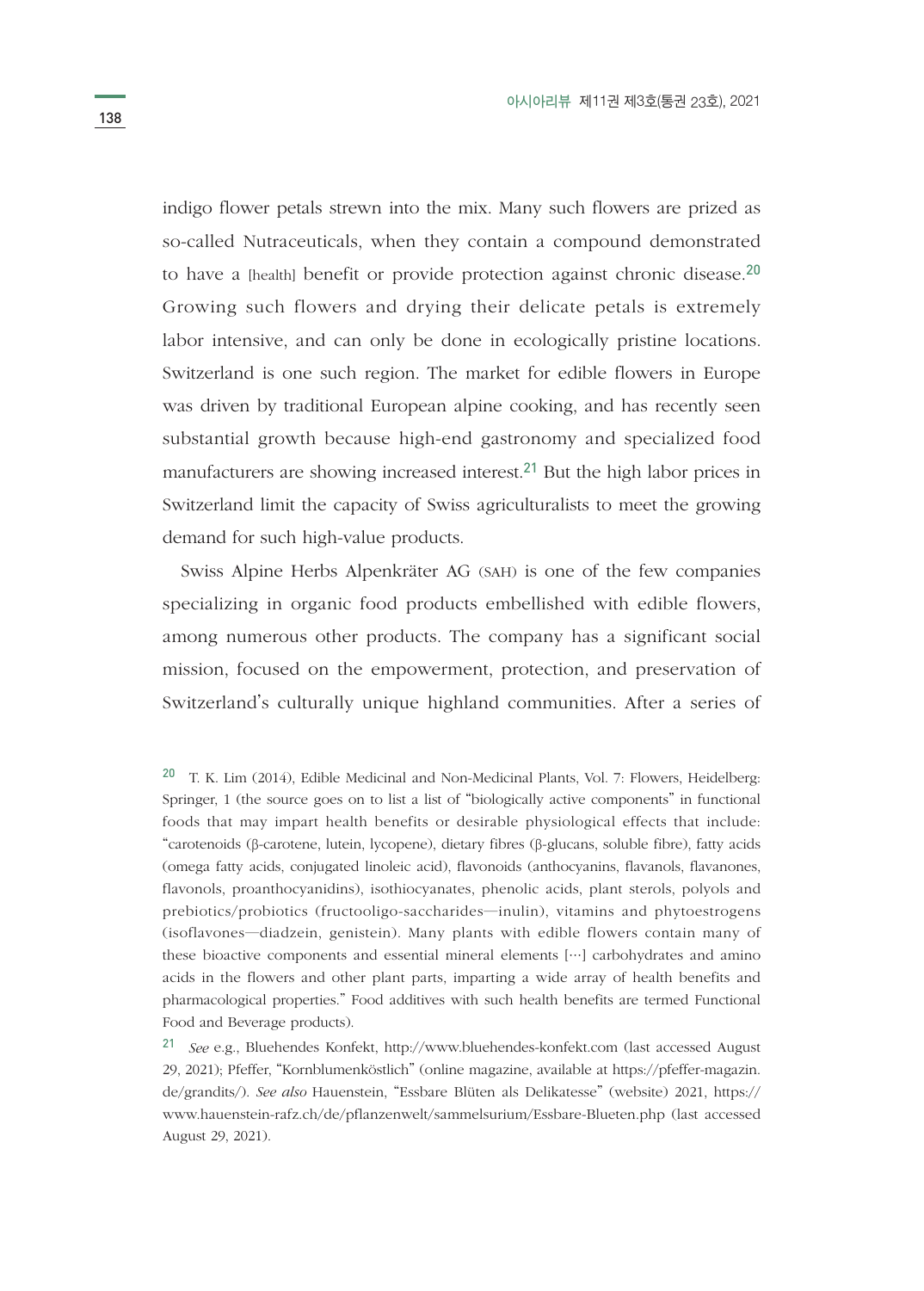chance encounters, facilitated in part by JSW Law's legal clinic, SAH came to know of the entrepreneurs behind Bhutan Blossoms and eventually decided to partner with its managers, committing to help them start their company and support a series of short- and medium-term investments that would allow one "pilot" community in Bhutan to cultivate edible organic flowers that could eventually supplement SAH's supply chain.<sup>22</sup>

The relationship between SAH and BB was never based on an armslength "strictly-business" contractual model that might be more standard for such partnerships. In reality, SAH likely did not even *need* BB to meet its supply needs, certainly not on the terms it offered to BB's management. Instead, it was a relationship built on a shared commitment to the viability of mountain communities and ecosystems. SAH's motives were grounded in ideology, not economic necessitites. As we discuss below, this valuesoverlap between SAH and BB was more than just rhetorical, and proved of crucial significance as the relationship progressed. The terms that SAH offered to BB were extraordinarily generous. SAH agreed to send its technical experts to Bhutan to help get the Bhutanese business off the ground, offered an up-front payment (even before receiving the first batch of produce) to provide BB with some much-needed operating capital, and negotiated a host of other extremely favorable terms.

Most remarkably, SAH shared its expertise about the creation of valueadded products with BB from the outset of its relationship, thus essentially giving the Bhutanese firm the tools it needed to succeed *even independently*  of its relationship with SAH. A cynic might argue that SAH gave BB the

<sup>&</sup>lt;sup>22</sup> SAH's products branded in its name contain only ingredients sourced in Switzerland. In light of SAH's commitment to high-quality organic food products *as well as* the well-being of mountain communities globally, however, SAH also owns a sister brand called Alta Terra, which incorporates products not available in sufficient quantities from Switzerland. The products sourced from Bhutan feed into this subsidiary line of food products.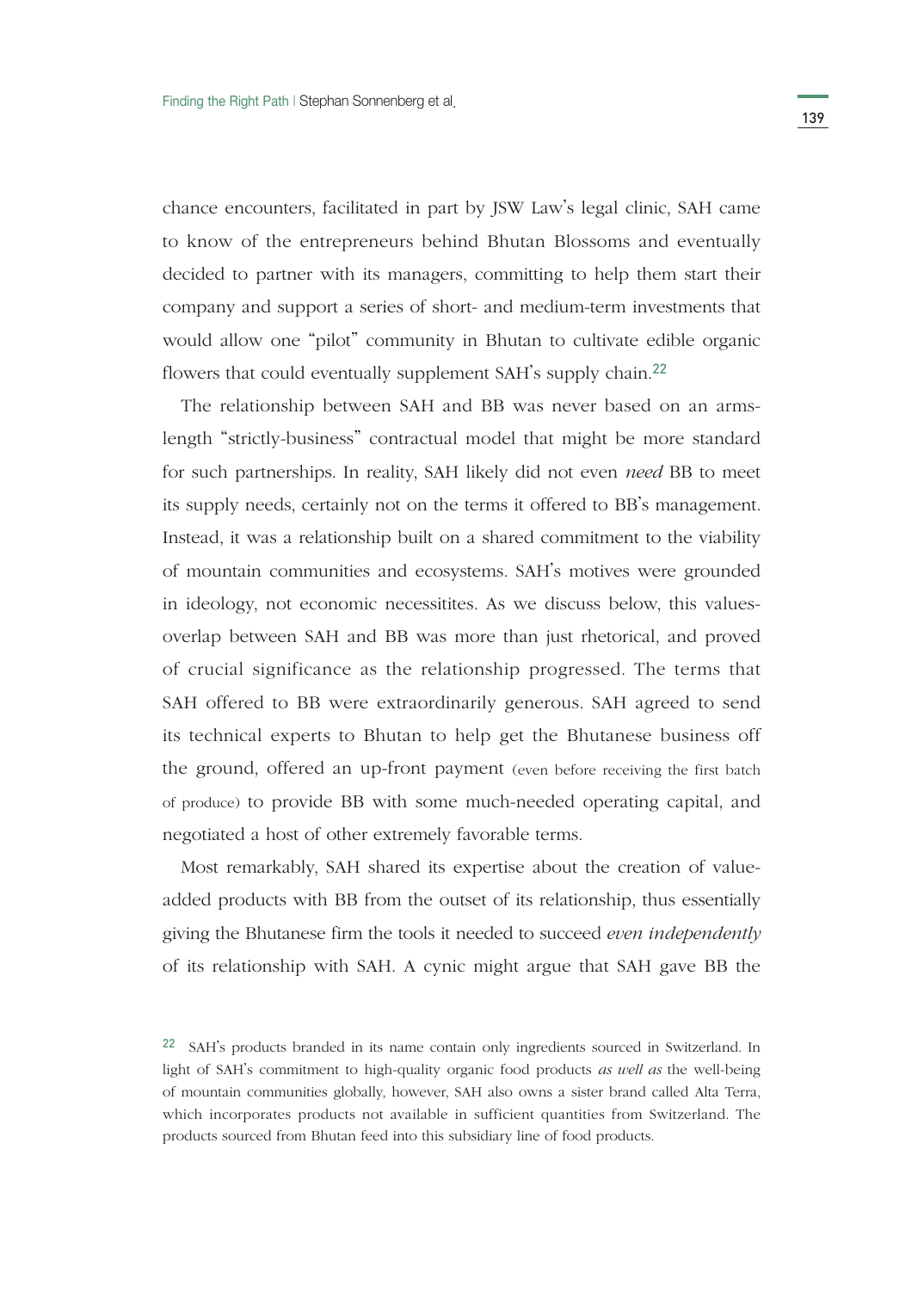know-how that it would need to compete against SAH, even though the relationship between SAH and BB was never built around a zero-sum competitive mindset. While SAH did not articulate it in specifically these terms, its support for BB may be described in terms of its overall embrace of ESG business practices (in other words, doing business in a way that reflects a profound commitment to environmental and social sustainability as well as good governance practices).

This excursus into SAH and its support for BB illustrates how an intentionally interdependent business relationship at one level of a supply chain can open up space for additional intentionally-interdependent relationships to emerge along other rungs of that same supply chain. SAH's support presented Bhutan Blossoms' management with the rare opportunity to *itself* also be proactive and intentional about the kinds of relationships it wished to cultivate with its supplier communities. Assuming it could work with a community to cultivate flowers to the exacting specifications required by SAH, the question became what to do with the expected profits of those sales? Would BB's managers simply pocket them for themselves? Would they set them aside to fund other future business ventures? Or would they share them with the community in some way? And if the latter―how broadly should BB define the idea of a "community?" These were the probing questions that the three authors―with BB's management taking the lead―were able to ask themselves when designing Bhutan Blossoms' business model.

Luckily, Bhutan Blossoms already had a perfect community in mind to which it could "pitch" the idea of growing edible flowers. From his previous experience with another agricultural cooperative, BB's CEO already knew a group of three dynamic young women from the village of Drachukha. Their village is composed of approximately 20 households spread along the steep slopes of the Mo-Chuu river valley in the northern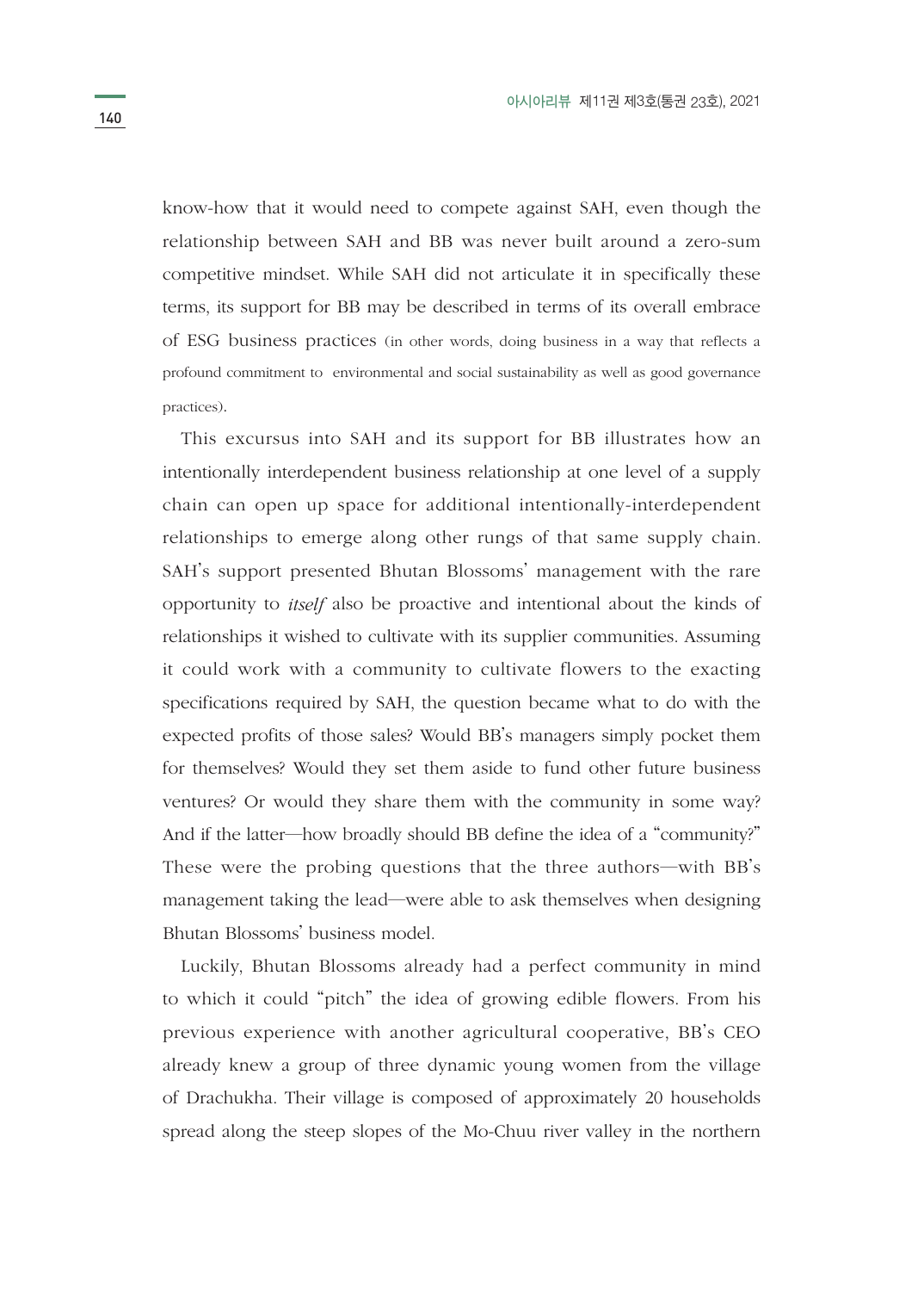reaches of Bhutan's Punakha district. The village is remote. Accessing Drachukha by vehicle during the monsoon season is difficult if not impossible. In such times, the only way to reach the village is by foot, along steep footpaths ascending through Punakha's thick jungle. Once arrived, the steep valley flattens out and villagers cultivate a range of agricultural products, primarily for local consumption. These include rice and a range of fruits and vegetables. Indeed, the only goods that households in Drachukha traditionally had to import were salt and oil; otherwise the village was entirely food independent.

Demographically speaking, Drachukha was slowly growing older. BB's primary contacts in the village were the only young women left in Drachukha. Everyone else had gradually moved either to Punakha (the district capital), Thimphu (Bhutan's largest and capital city), or further afield, where they usually worked as day-laborers or in other positions. Left behind was a gradually greying population of parents and grandparents, with the result that some of the village land was already going fallow. BB's CEO convinced some of the households in Drachukha to lease a plot of fallow land to the three women, who then convinced others in the village to join their enterprise and produce the flowers for BB. After numerous consultations, the nature of which is described below, the women agreed to partner with BB. With the support of JSW Law's Social Enterprise Clinic (SEC), they went on to form the Drachukha Flower Group (DFG)―a legal entity that ensured that their cooperative23 would have a built-in governance structure and legal identity.

It must be noted that Drachukha, in a direct echo of the authentic sense of national Bhutanese "sovereignty" described above, is no more likely to

<sup>23</sup> The DFG is organized as a Farmers Group, which is classified as a "primary cooperative" under The Co-Operative Act of Bhutan, 2001, 2009. Art. 2:2. *See infra* note 45.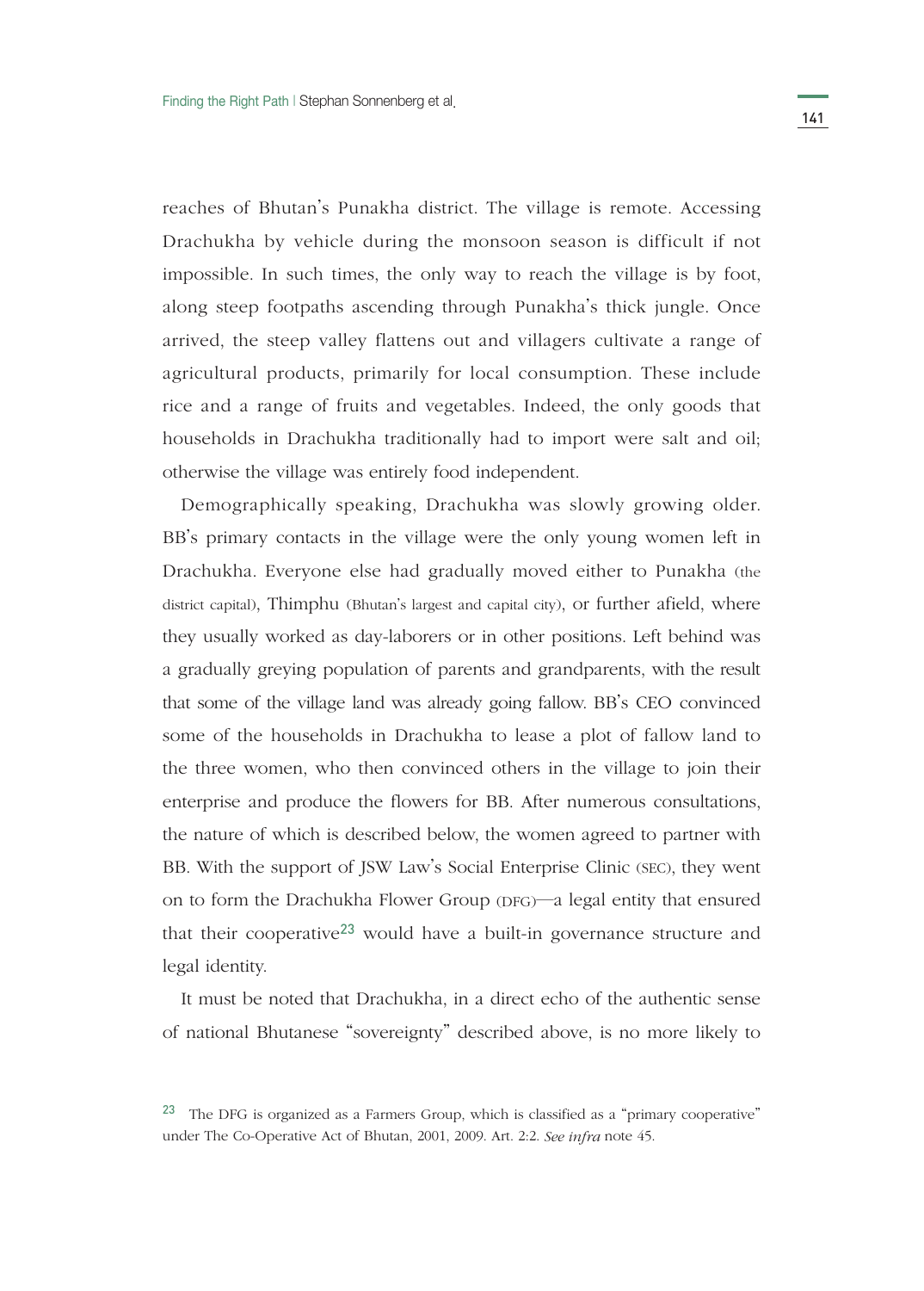trust a relative outsider such as BB's CEO, along with his foreign colleagues and friends, than one might suspect of any other such isolated community in any other part of the world.<sup>24</sup> Given this context, it is understandable why the topic of trust-building took on supreme importance in this relationship.

### IV. Of Capitalism, Buddhism, and Business Ethics in Bhutan

As mentioned above, many of the assumptions about how to run a business that seemed so obvious to BB's management would have seemed extraordinary in a non-Bhutanese context. We therefore hasten to acknowledge the undeniably Bhutanese characteristics of this case study.

Bhutan is a primarily Buddhist country. As described above, Bhutan is famous for the concept of GNH, which articulates a set of principles that govern its overall policy environment and development objectives. Those principles are frequently said to have unmistakably Buddhist origins, notably the focus on maximizing well-being, rather than accumulating wealth for its own sake (McDonald, 2010). That said, Bhutan's laws and regulatory institutions are designed, broadly speaking, to resemble those in most other countries.25 One will therefore search in vain for any significant

<sup>24</sup> Indeed, many farmers in Drachukha had an especially hard time trusting Thinley Namgay and his colleagues. Prior to 2017, both Thinley Namgay and Adrian von Bernstorff worked for another business that sourced crops from farmers in Drachukha, who were organized in a cooperative called the Happy Green Cooperative. When the company eventually disbanded due to a management dispute, the cooperative lost its market and promises made to farmers could not be honored. The difficult lessons learned from these previous experiences in many ways motivated the founding of Bhutan Blossoms, but also represented a potential trust deficit for this new business venture.

<sup>25</sup> Bhutan's contract law, for example, is almost entirely transplanted from the Indian Contract Act, with only one very minor material deviation (a clause encouraging informal dispute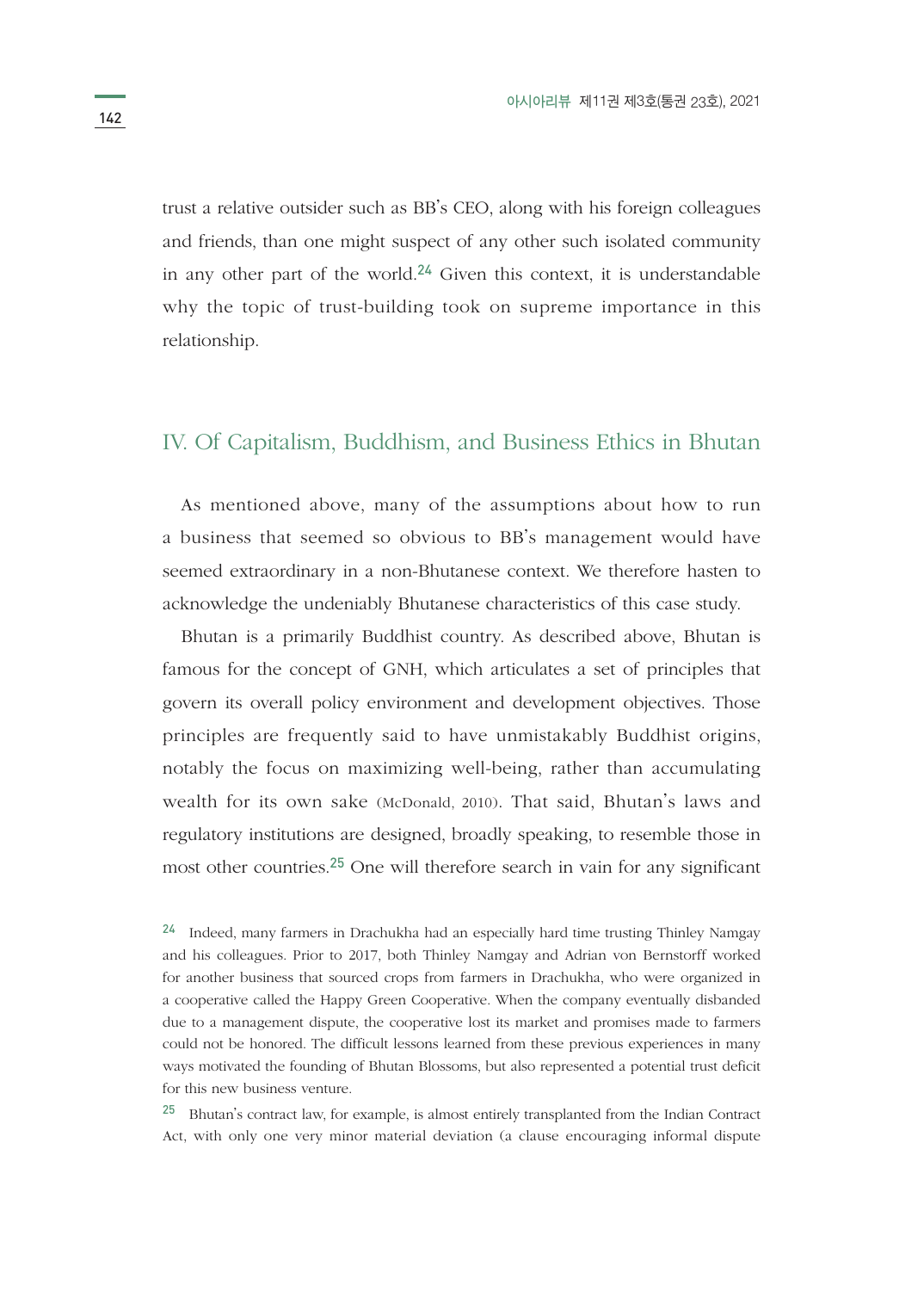examples of specifically Buddhist influences on the formal rules and regulations governing Bhutan's economy.26 The discussion that follows, therefore, focuses largely on the informal and private level—the result of hundreds upon thousands of personal and uncoerced choices made by entrepreneurs, consumers, and other economic actors―often trivial on their own but noticeable in the aggregate―that collectively nudge Bhutan's market to operate in unique (and perhaps uniquely Buddhist) directions.

There exists a small but vibrant literature on Buddhist economics, one that has attracted renewed interest in recent years as the ecologically, socially, and psychologically unsustainable implications of consumptionbased economic models have become increasingly obvious to all but the most willfully blind (or stridently dogmatic) free marketeers. Much of that literature has focused on the set of norms that might influence an economy governed by Buddhist principles. Unsurprisingly, Bhutan's embrace of GNH features prominently in many of those discussions, given how vivid an illustration it is of these Buddhist ideals (Tideman, 2004; Long, 2019). Beyond GNH, Schumacher's 1966 essay on Buddhist economics (Schumacher, 1966) is often cited as one of the cornerstones of this literature (Bunting, 2011). In it, Schumacher calls for a system of economics where "the ownership and the consumption of goods is [considered to be] a means to an end," not the end itself. The true "end" of economics, according to Schumacher, should be the overall well-being of humans, other sentient beings, and

settlement as part of the remedies section). Stephan Sonnenberg, 2021, Contract Law as Culture in Bhutan: Modernity, Tradition and the Prerogative to Preserve Culture 1 GNH & Law 273.

 $26$  This is more true today than in the past. Bhutan's formal legal system was introduced only in the 1950s prior to which Bhutan's regulatory and institutional environment would have looked quite different from what one finds today in Bhutan. Perhaps the only vestiges of that former system continue to exist in the domain of family law, although there too Bhutan's modern-day laws are increasingly coming to resemble global standards. See Sonnenberg and DeRemer, B-LNA, *supra,* note 4, at 29-35.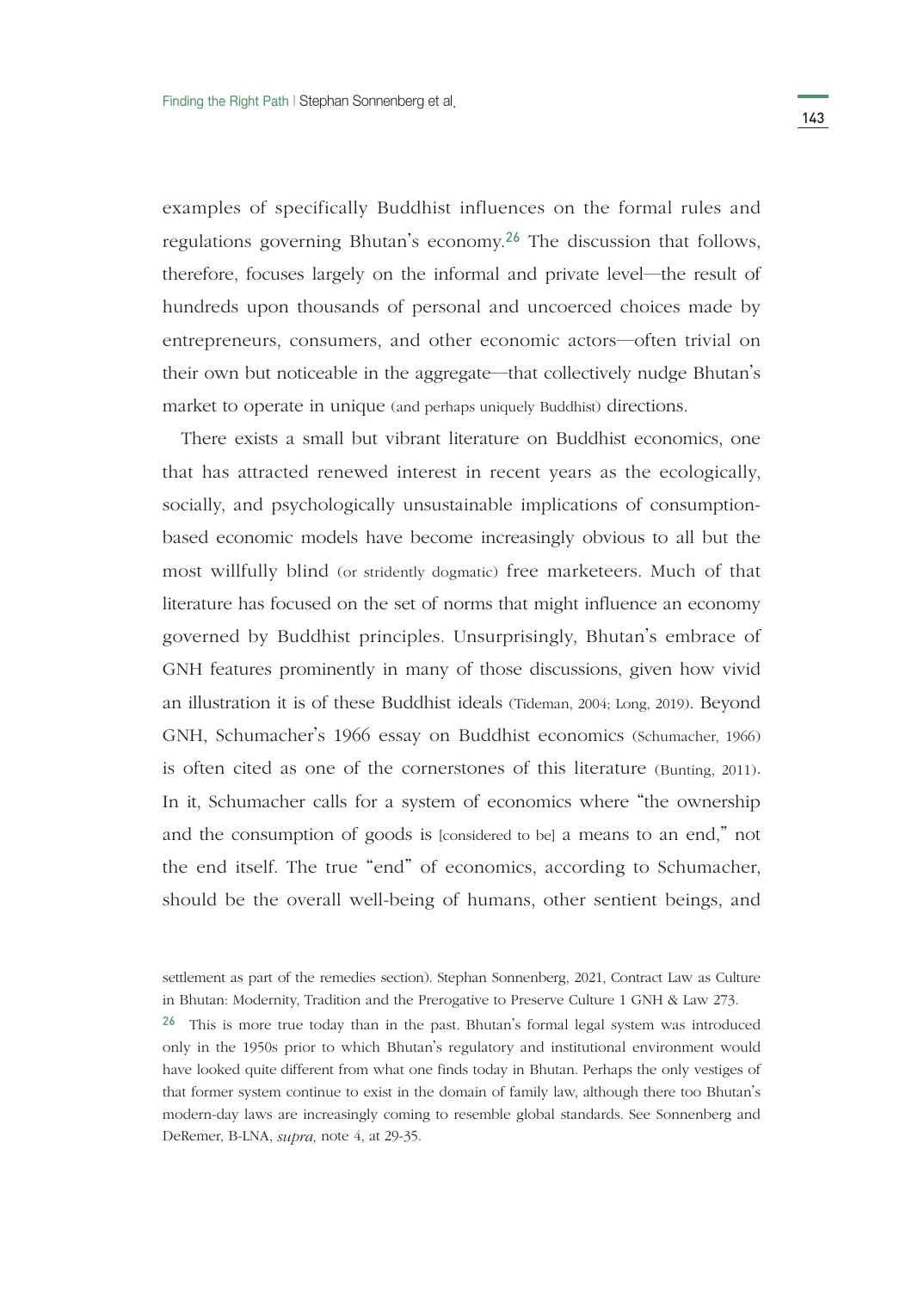the broader natural environment. Resources are treated as precious, and the focus must be on maximizing communal well-being while minimizing the consumption of those resources. Thus, if a business were to produce seductive products that fly off the shelves, but do so at the expense of the environment, or of the social harmony that exists in affected communities, a Buddhist economist would ignore the profits generated and describe this business as a largely *undesirable* economic activity. For a Buddhist economist, profits on their own are not an indicator of value, only a necessary pre-requisite for the survival of that business. More important is whether those profits come at the expense of a larger sense of community well-being (Harvey, 2000). Numerous other authors have expanded on those ideas, in ways that go beyond the scope of this article (Bunting, 2011; Brown, 2017; Shi, 2018).

But what of the personal relationships that collectively govern the way an economy works? Here too, Buddhism plays a significant role. In Bhutan, individual ethics are described as *Sampa Sempki* (translated loosely as "the brave maintenance of a pure mind") (Sonnenberg and DeRemer, 2020). The idea of maintaining a pure mind―of cleansing oneself of delusions and abstractions―is deeply personal, and requires constant quiet reflection, meditation, and self-correction. It requires an embrace of the concepts of impermanence and the interdependence of everything. This "emptiness"<sup>27</sup>

<sup>27</sup> *See* Dzongsar Jamyang Khyentse (2007) *What Makes You Not a Buddhist*, New Delhi: Timeless Books. According to Khyentse, the Buddhist concept of "emptiness," holds that "everything we see, hear, feel imagine, and know to exist is simply emptiness onto which we have imputed or labeled a certain 'trueness,'" (id., at 57), and that clinging to these labels is like chasing after a mirage in the desert. "[B]y understanding emptiness [Khyentse claims], you lose interest in all the trappings and beliefs that society builds up and tears down [....] like an adult who is not so interested in children's games." Crucially, Khyentse claims that an embrace of emptiness does not require one to "drop out of society," but rather that it leads to a "feeling of responsibility and compassion," (id., at 79), the essence of what we are here referring to as the Bhutanese idea of *Sampa Sempki.*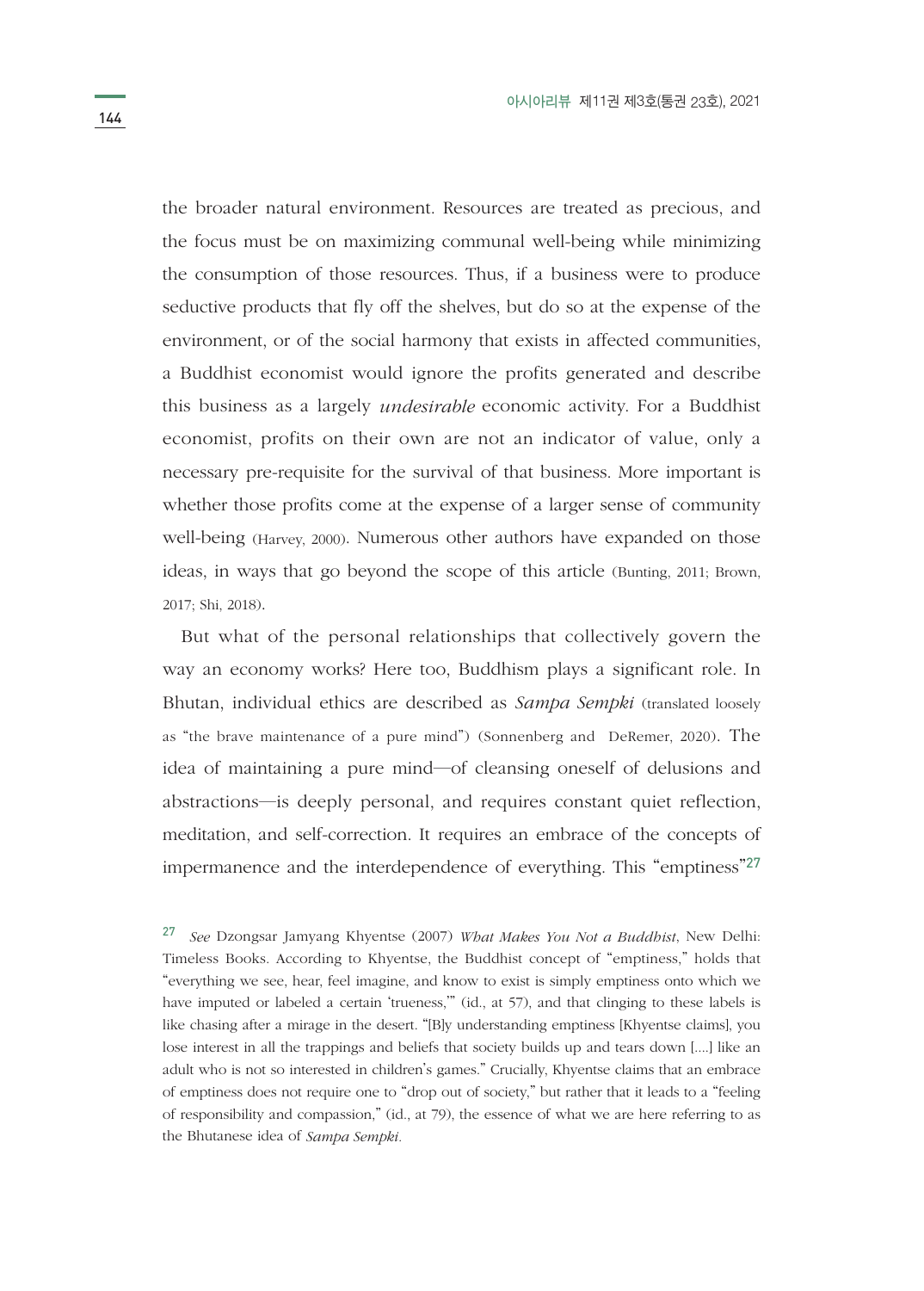only relies in a secondary sense on external codes of conduct for reinforcement (the way a more deontological ethical system might seek to develop one universally valid 'golden rule' for guidance, for example), $^{28}$  nor would it evaluate the desirability of an action based on some external and supposedly objective criteria (such as profit maximization, for example), the way a utilitarian logic might proceed.29 In this way, *Sampa Sempki* can be compared to the Aristotelian "virtue-ethics" tradition,<sup>30</sup> where individual virtue is a product of profound personal reflection, education, and philosophical engagements (Brown, 2017a). It requires an embrace of nuance―of a Buddhist middle path― in recognition of the fact that our own "truths"―no matter how ardently we believe them to be righteous―are usually incomplete. Accordingly, life decisions cannot be made on the basis of dogmatic purity, but must inevitably involve compromises in the name of inclusivity, social harmony, compassion and balance.

For a Buddhist, the pursuit of *Sampa Sempki* in all domains of one's life is of supreme importance. Actions taken with a purity of mind inure to one's Karmic merit, whereas actions taken with an impure mind do

<sup>&</sup>lt;sup>28</sup> While Buddhism certainly has many rules of ethical conduct, there also exists a strong tradition of "uncrowning" the sacred in Bhutan. This "debasing of sacred norms and canons [....] articulates lay misgivings about the constraints and demands of the religions-political orthodoxy." Sonam Chhoki (1994), Religion in Bhutan I: The Sacred and the Obscene in Bhutanese Religion, in Michael Aris & Michael Hutt (eds.) Bhutan: Aspects of Culture and Development, Scotland: Paul Strachan―Kiscadale, 118-119. Great Buddhist teachers also describe Buddhism's many rules and conventions as a mere "placebo"―intended for those of us who are "not [yet] ready to be introduced to emptiness," to "pacify[y them] and make [them] ready for the real teachings." Khyentse (2007)*, id.,* at 75-77.

<sup>29</sup> Of course, for a Buddhist Karma is that ultimate utilitarian benchmark, with the crucial distinction that "At the end of the day, it was not for Buddha to judge; only you can truly know the motivation behind your actions." Khyentse (2007)*, id.,* at 76.

<sup>&</sup>lt;sup>30</sup> For an excellent and accessible description of virtue ethics, see Rosalind Hursthouse and Glen Pettigrove (2016), "Virtue Ethics," *in* Stanford Encyclopedia of Philosophy, https://plato. stanford.edu/entries/ethics-virtue/ (last accessed Aug. 31, 2021).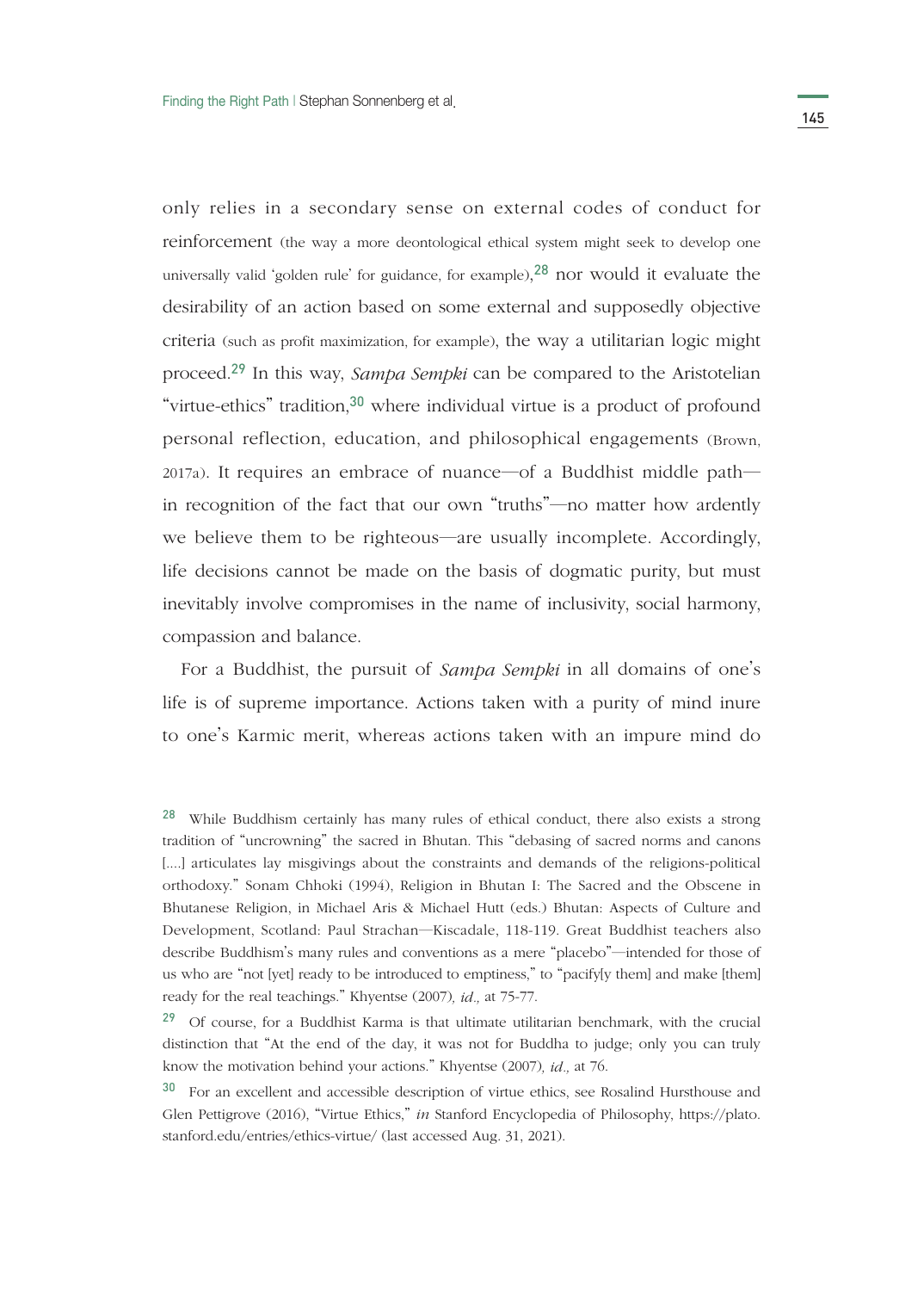the opposite. The belief in Karma, or the idea that one's personal Karmic merit influences one's rebirth in a subsequent life, motivates Buddhists to behave ethically (Kyabgon, 2015). To behave in such a way is known in Bhutan as acting with *Tha-Damtshi* (integrity) (Whitecross, 2010; Phuntsho, 2013). Thus, in a Buddhist setting, one's personal ethics as a business person have *everything* to do with one's personal well-being―not in a financial sense as might be assumed by mainstream economists (since a Buddhist would also hold that any attachment to wealth is illusory), but rather in a Karmic sense. Business owners inspired by Buddhist norms cannot delude themselves into thinking that there would be a distinction between personal social responsibility and corporate social responsibility. Nor can they afford to hide behind the supposed profit-maximizing imperative, shareholder interests, the existence of legal and regulatory loopholes, or a general resignation to capitalist market forces to justify sacrificing the interests of other concerned stakeholders (including non-human stakeholders) who might be negatively impacted by their business' operations.

# V. A Corporate Manifestation of Buddhist (or Bhutanese) Tha Damtshi

Much of the above may sound aspirational and philosophical but difficult to translate into practice. Here then, we highlight two concrete innovations that were incorporated directly into Bhutan Blossoms' business strategy that we argue breathe life into the Buddhist economic principles described above. We make no claims that this is *"the definitive"* Buddhist business model. Instead, we propose these two innovations as one possible *manifestation* of a Buddhist-inspired or Bhutanese approach to corporate ethics.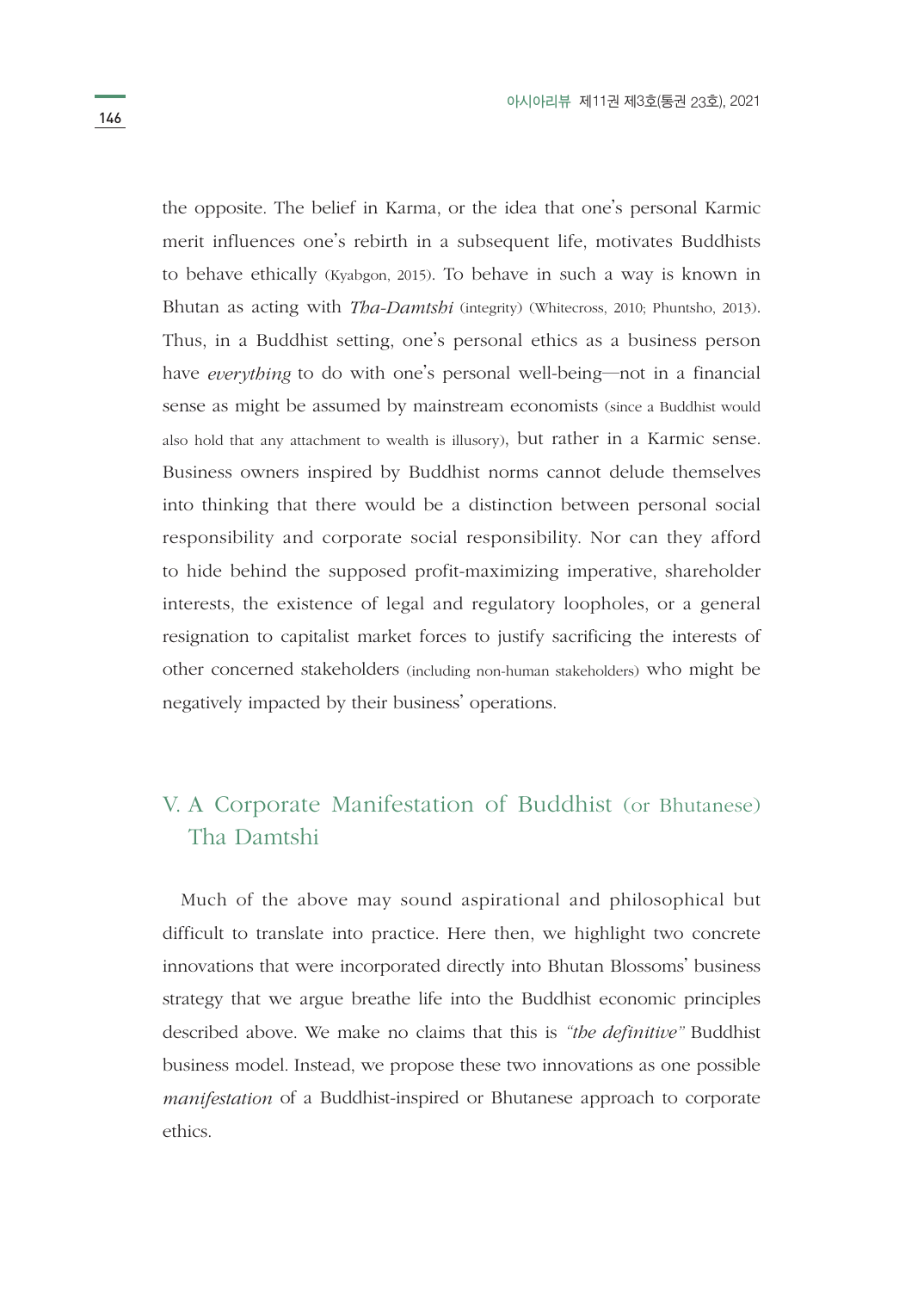The first is a structural innovation. From the outset, BB chose not to pursue a classical hierarchical pyramid-style management strategy. Instead, it made the strategic decision to give local communities the agency to make decisions about those parts of the value-chain that pertained directly to their lived realities. In Bhutan, this meant supporting villagers wishing to supply raw materials to BB to first form the DFG legal entity with its own governance structure and bylaws. The DFG could then act as the formal counterpart to BB within the supply chain. To put this in perspective, BB invested its own corporate time and resources to facilitate the formation of formal legal entities that were subsequently empowered―theoretically as well as in actual practice—to act as negotiation counterparts to BB itself. This mirrored precisely the approach that SAH had also taken towards BB in the first place. The DFG then went on to represent the interests of the villagers and producers vis-à-vis the interests of BB. This is the opposite of micro-management: it is an intentional devolution of decision-making authority to those stakeholders along BB's supply chain who stand to be impacted by its business planning.

The second innovation is a procedural one. Flowing from its first systemic innovation, BB also insisted that any decisions that touch directly on the interests of both the villagers *and* BB be decided by virtue of a **consensus building process**. Consensus building, for those not familiar with the term, is a decision-making process whereby a group of stakeholders attempt in good faith to find collaborative solutions to common problems, especially in situations where those stakeholders might have differing interests (Susskind et al. eds. 1999). Managers who endorse consensus building reject other forms of decision making―those based on a "majority wins" parliamentary model, for example, or those built around a top-down decision making model based on status, hierarchy, or wealth. It is instead a proactive and good faith effort to build consensus among all concerned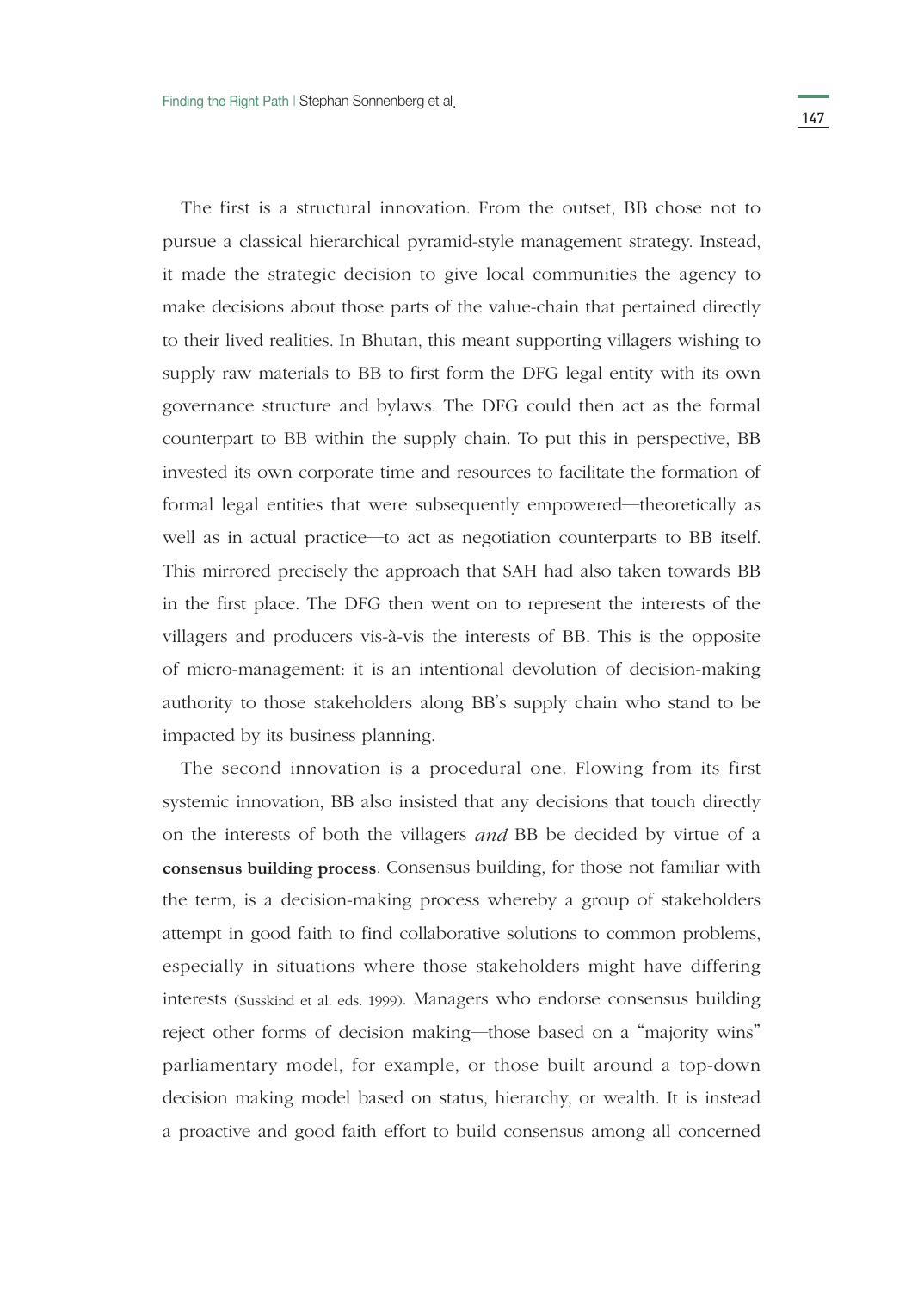stakeholders, regardless of their power. Achieving unanimity whenever possible is the goal of a consensus building process, even if decisions can also be made by an *overwhelming majority* of stakeholders to avoid potential blackmail by particularly stubborn or bad-faith stakeholders (Susskind et al. eds. 1999).

For BB's management this was a *principled* and *proactive* choice. There was never a power struggle between the villagers and BB's corporate management where the villagers demanded this type of co-decisionmaking power. There were no threats, no lawsuits, no work stoppages, no picket lines, no human rights campaigners, and no consumer boycotts. Such more contentious tactics can, of course, be effective, but they usually squander a great deal of trust and mutual goodwill between stakeholders, a prospect that BB's CEO simply wished to avoid. BB proposed this model on its own initiative, in line with its internal sense of corporate virtue. It is for this reason that we refer to the interdependence BB cultivated with its partner communities as "intentional" interdependence (as contrasted with "forced" interdependence).

Consensus building is time intensive and requires skillful communication and facilitation―often from a third party.31 It is therefore also important to delineate which kinds of decisions are worth the time and resources required for a full consensus building decision making process to succeed, and which are not. Some decisions, for example, are likely to impact one

<sup>31</sup> In this case, Stephan Sonnenberg, who is a trained facilitator and well-versed with dispute system design and consensus building, helped structure the initial consensus building processes, jointly with the other co-authors of this article. In subsequent iterations students enrolled in Adrian von Bernstorff's SEC Clinic who had also already taken Sonnenberg's course were given the task to prepare for and facilitate subsequent consensus building efforts. This proved to be a great success, although of course it depended on the availability of competent and enthusiastic students who understood this as a valuable experiential educational opportunity, and required no separate remuneration for the service. In other contexts, such services would require hiring paid professionals.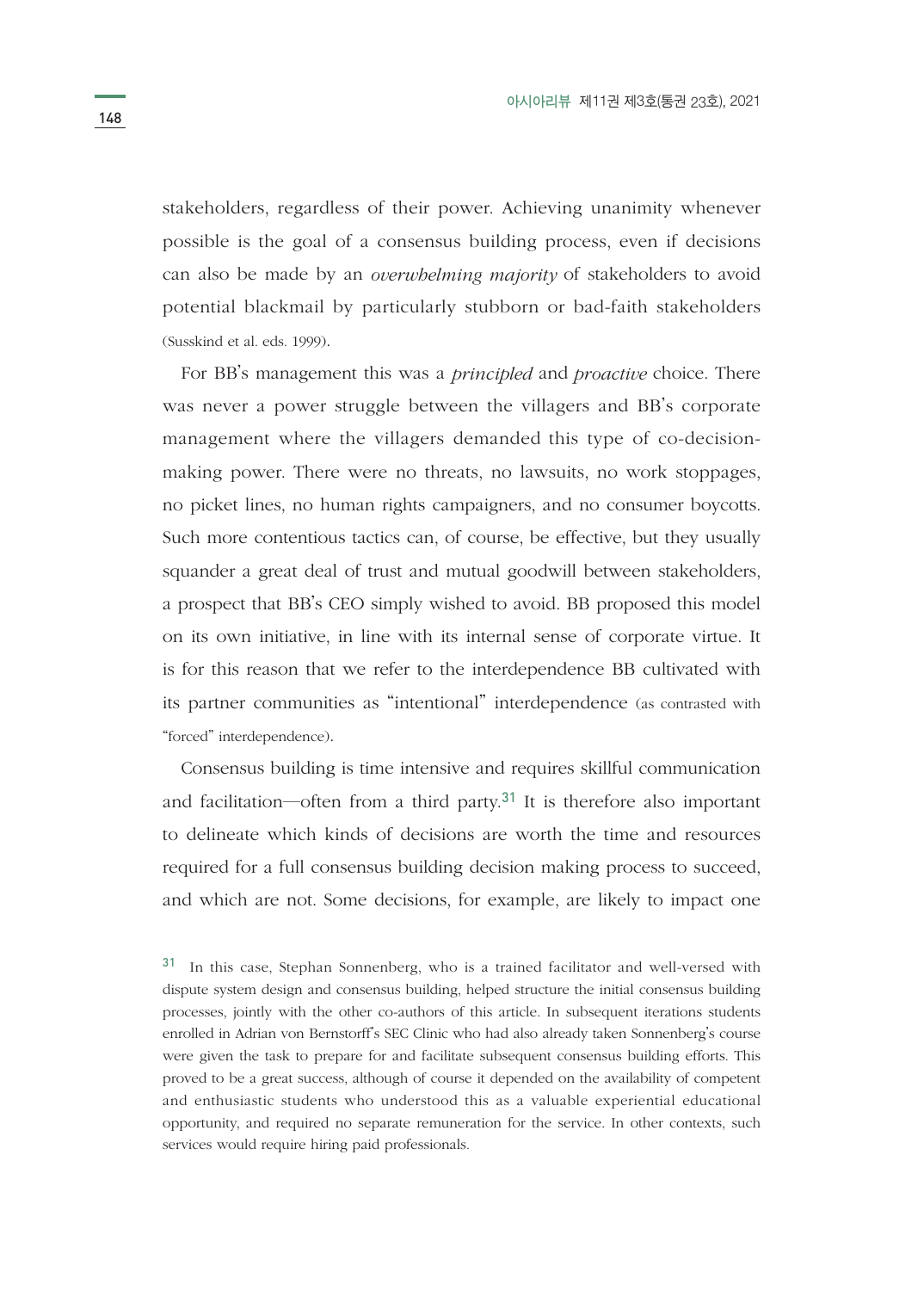of the parties only *indirectly*. A decision about which outside contractor to hire to design a new marketing strategy, for example, might only indirectly impact BB's partner communities, perhaps in the form of greater demand for their raw materials subsequent to a successful marketing campaign, and the decision about whom to hire might therefore not be appropriate for a consensus building effort. To involve the village fully in such a decisionmaking process would require that everyone *understand* the nature of that decision. Involving the village in a genuine way would require fully educating all involved stakeholders about the finer details of marketing and budgeting. In a worst-case scenario, it might even inadvertently convey to the villagers that they are somehow inadequate, incompetent, or irrelevant, only because they do not fully comprehend the nature and implications of this type of business decision.

Similarly, a decision over how many laborers to hire on a contractual basis to harvest the villagers' fields might best be made directly by the DFG *without* the input or necessary consent of Bhutan Blossoms. Of course, that decision might also have potential repercussions for BB (e.g., if the DFG decides to hire a smoker who then contaminates the dried flowers with tobacco smoke). But here too the downsides of involving BB as a co-decision maker far outweigh the benefits, in that such procedural rigidity might contradict and undermine the idea that the DFG is empowered to manage its own affairs.

BB's strategic embrace of consensus building therefore applies only to decisions that touch vitally on the interests of both parties. An example might be a decision about how to allocate the expected profits at the end of a year (see footnote 33 below). Such decisions are made by virtue of a facilitated consensus building process and would be revisited periodically as the business relationship between BB and the DFG continues to evolve and mature. By relying on this method of joint decision making for certain crucial decisions, BB can sidestep the critique that business ethics rest in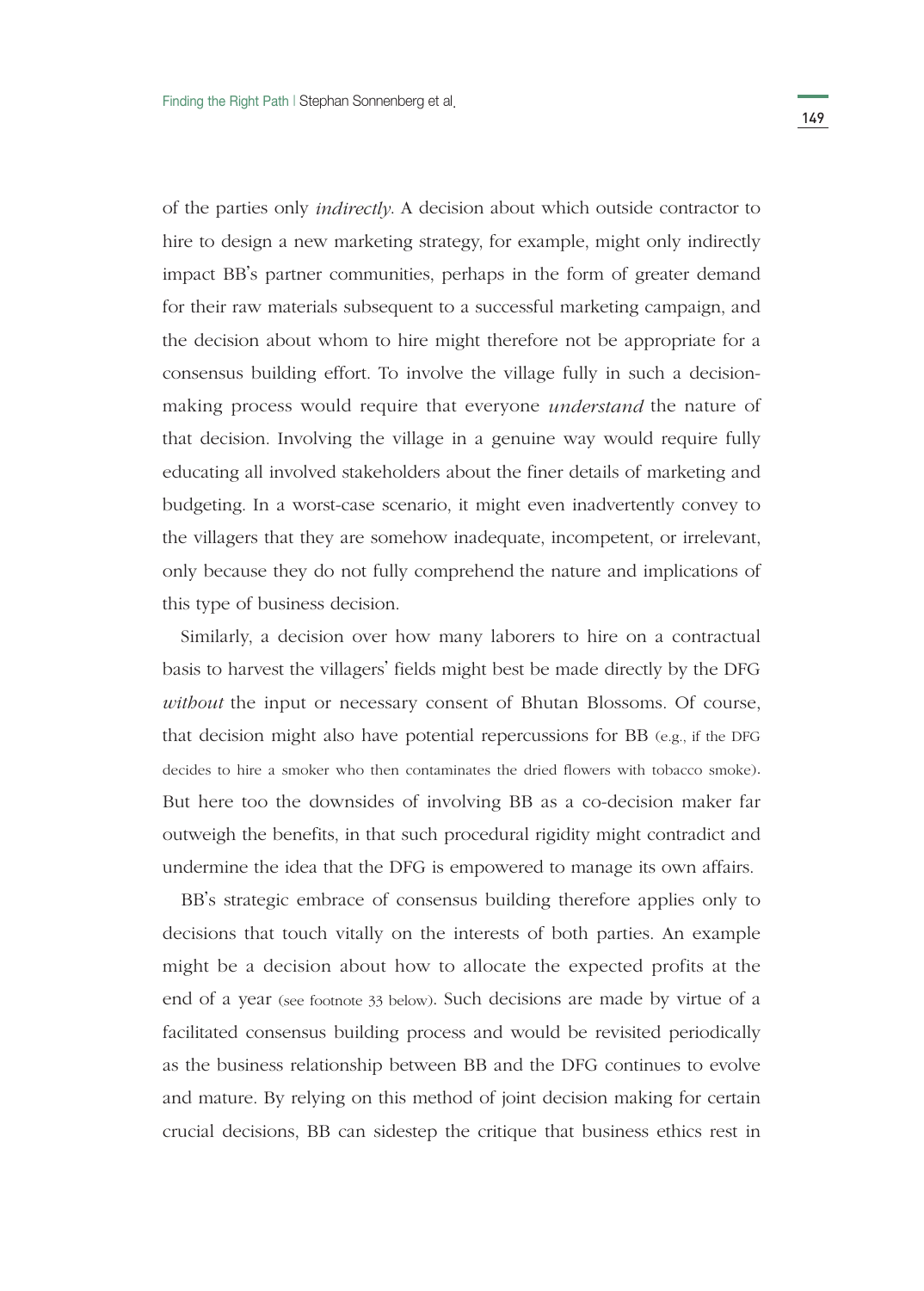the eye of the beholder, and the idea that "my" sense of an ethically sound decision might be biased by my perspective and my experience (perhaps also my power in a relationship), and thus might not correspond with "your" sense of right and wrong. A commitment to consensus building, therefore, tethers the ethics of a business more closely to those of the community―an ethical "insurance policy" of sorts to ensure that BB's actions remain tied to the dictates of *Tha Damtshi*.

# VI. A Fusion of two Business Models:

Bhutan Blossoms' business model brings together two prominent forms of business organization―the cooperative and the private enterprise. As part of the process to found BB, the authors of this paper had extensive discussions about the benefits and drawbacks of these corporate models on their own in a Bhutanese context. These discussions centered primarily on how best to encourage the *agency* of all involved stakeholders, and specifically how to ensure that leadership decisions―no matter how charitable or personally well-intentioned the leader―would remain true to *Sampa Sempki*.

In Bhutan as elsewhere, the standard corporate organizational structure represented the most obvious choice for Bhutan Blossoms. Its structure is simple, and its rewards flow directly and clearly to those who assume the most risk to start the corporation: the entrepreneur and her or his investors. That said, from a Buddhist / Bhutanese corporate ethics perspective, this model also entails significant risks. Its reliance on startup capital often necessitates a more aggressive approach towards profit generation, which can come at the expense of those who help generate those profits―the workers and community partners. Any decisions to move away from a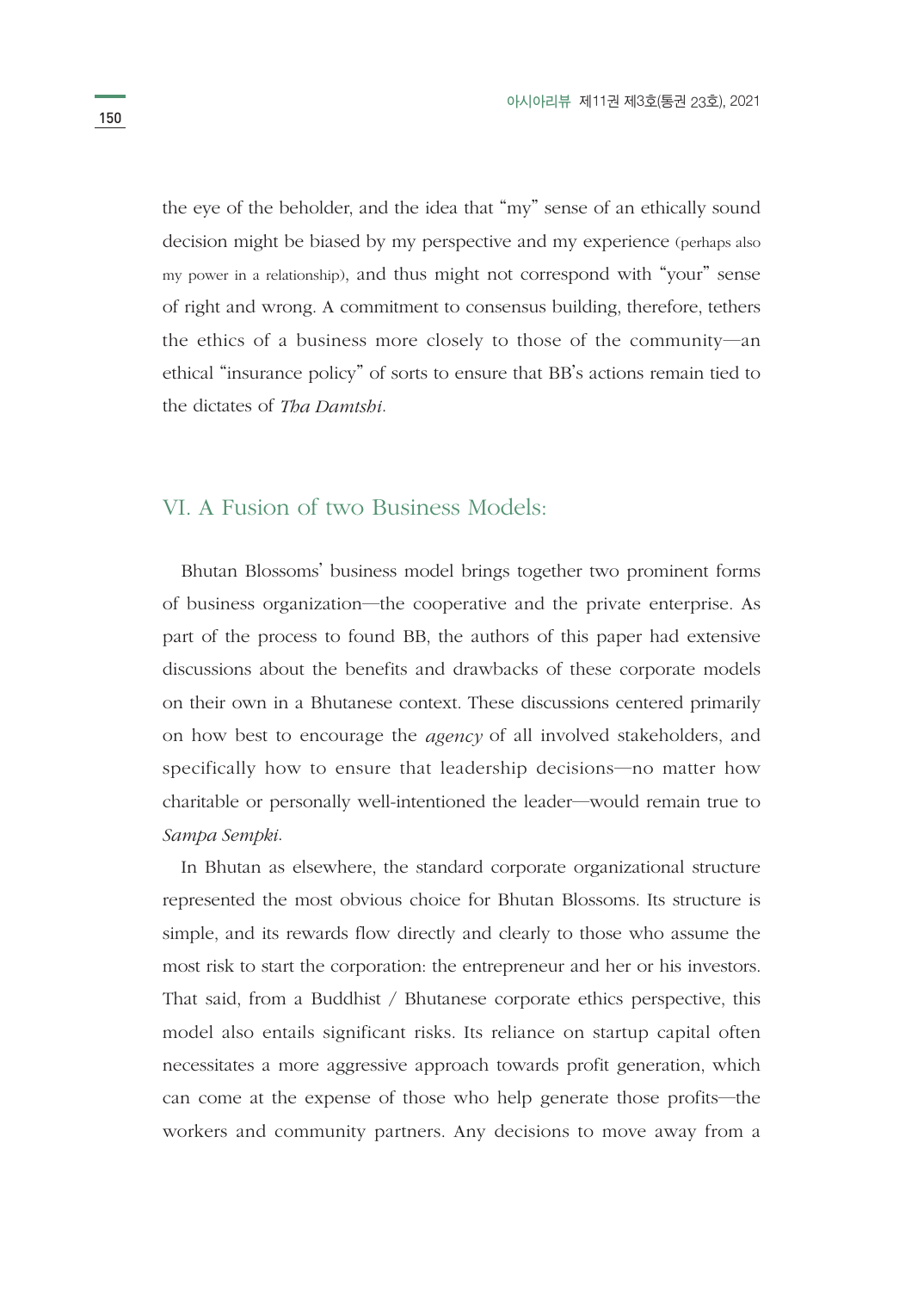strictly profit-generating model, for example a decision to share funds with local communities, would be understood as a strictly voluntary choice within such a traditional corporate model—a "nice to have" or "feel-good" element of charity, but certainly not a corporate necessity.

The cooperative model of business organization contrasts sharply with the private corporate model. Bhutan enacted its Co-operatives Act in 2001 as a way of encouraging pro-poor social enterprises (The Co-Operative Act of Bhutan, 2001). By ensuring that a cooperative's business model balances profit generation with the well-being of its employee-owners, cooperatives globally have shown great promise as resilient alternatives to the prevailing private corporate model, (Iliopoulos and Valentinov, 2018) and Bhutanese policy makers subsequently embraced that concept wholeheartedly.

Of crucial relevance to the viability of cooperatives in Bhutan, however, is the capacity (or motivation) of the members of the cooperative to oversee the decisions made by their own managers. In smaller cooperatives, the members can themselves make all decisions collectively―in a form of direct workplace democracy. In larger cooperatives, however, members must select their managers to run the cooperative in their name and subsequently exercise effective oversight over those managers to ensure that they remain subordinate to the collective interest. The cooperative governance model gives members the *formal* mandate to exercise such oversight. But what of the other factors that contribute to such empowerment―factors such as education, voice, and a cultural acceptance of workers exercising oversight over their own management team? If those other factors are lacking, a cooperative's members will not easily be able to oversee their own managers. Sometimes in such situations, managers may in fact begin to make decisions that no longer correspond to the interests of the members (Fulton and Giannakas, 2007). Just as frequently, however, managers might still be making sound business decisions, but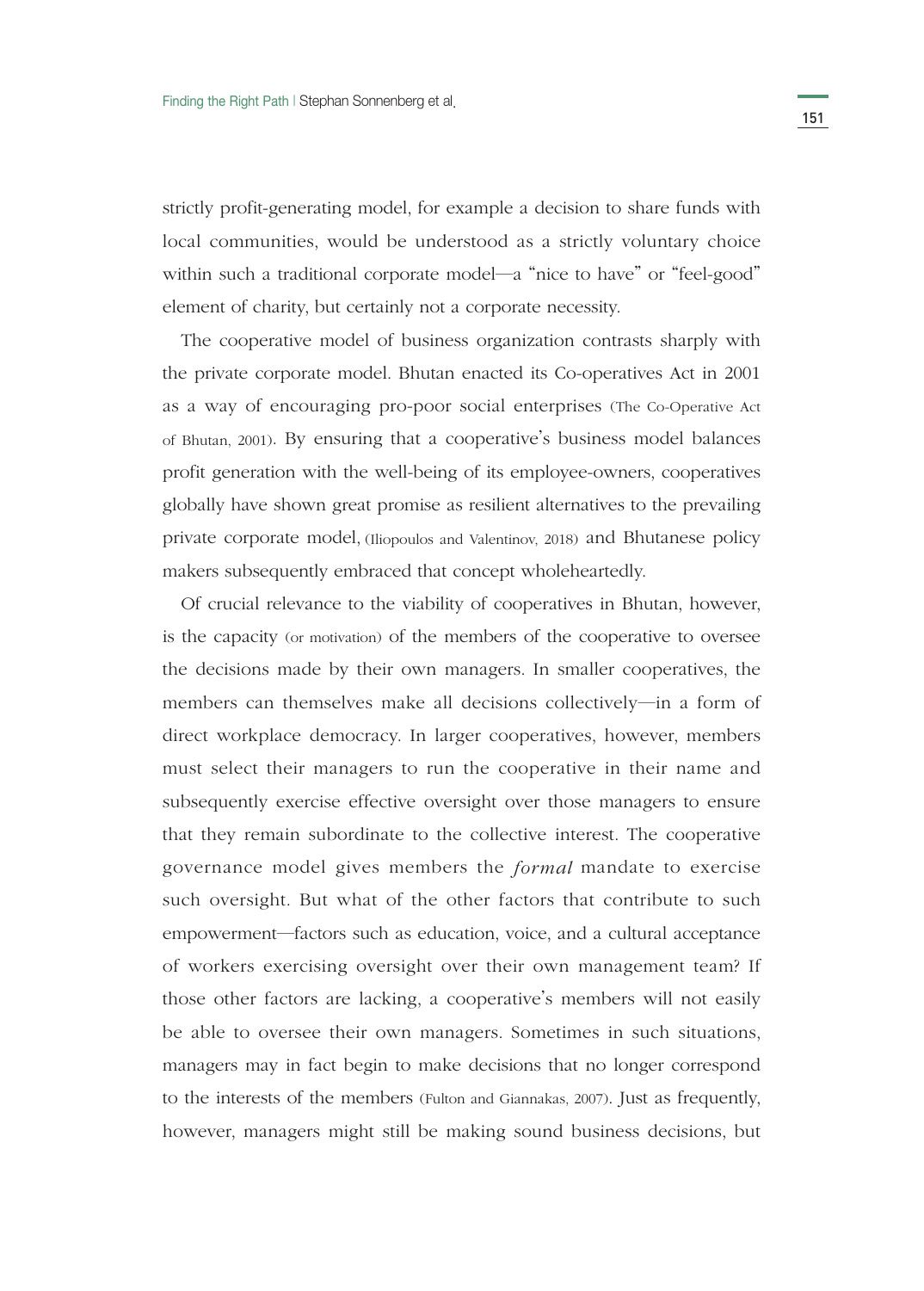the cooperative members might be inadequately prepared to understand the logic of those decisions, ultimately leading to the breakdown of trust between management and the cooperative members.

Especially in a Buddhist or Bhutanese context―where respect for authority figures still features prominently in how most people understand their place in society―cooperatives are difficult to realize in practice when they involve people from different stations in life working together. Bhutan's experience with cooperatives unfortunately includes many examples of irreparable breakdowns between cooperative membership and management (Sonnenberg and DeRemer, 2020). Quite often, these breakdowns have to do with the outsider-driven process that led to the formation of many Bhutanese cooperatives, (Sonnenberg and DeRemer, 2020) for example when an energetic government official or dynamic entrepreneur convinces a group of villagers to join a promising cooperative. Initially things might go well, and the cooperative might even attract a good degree of support from enthusiastic promoters. But even despite such initial support, the cooperative members themselves do not always feel themselves to be truly empowered as co-owners of their own enterprises. Sometimes they might feel an overwhelming sense of gratitude (a "debt" of gratitude) towards those who had "gifted" them a job in the cooperative, and thus reluctant to exert any pressure on their managers. In other situations, the members are simply under-educated to properly understand the challenges that their managers face, and therefore excessively deferential to their supposedly more well-trained or well-educated managers. In still other situations, cooperative members make their conclusions about their managers based on personal considerations, such that personality clashes often lead to the turbulent dissolution of otherwise promising cooperatives.

In light of such observations, BB chose the middle-path of an intentionally interdependent business relationship with its supplier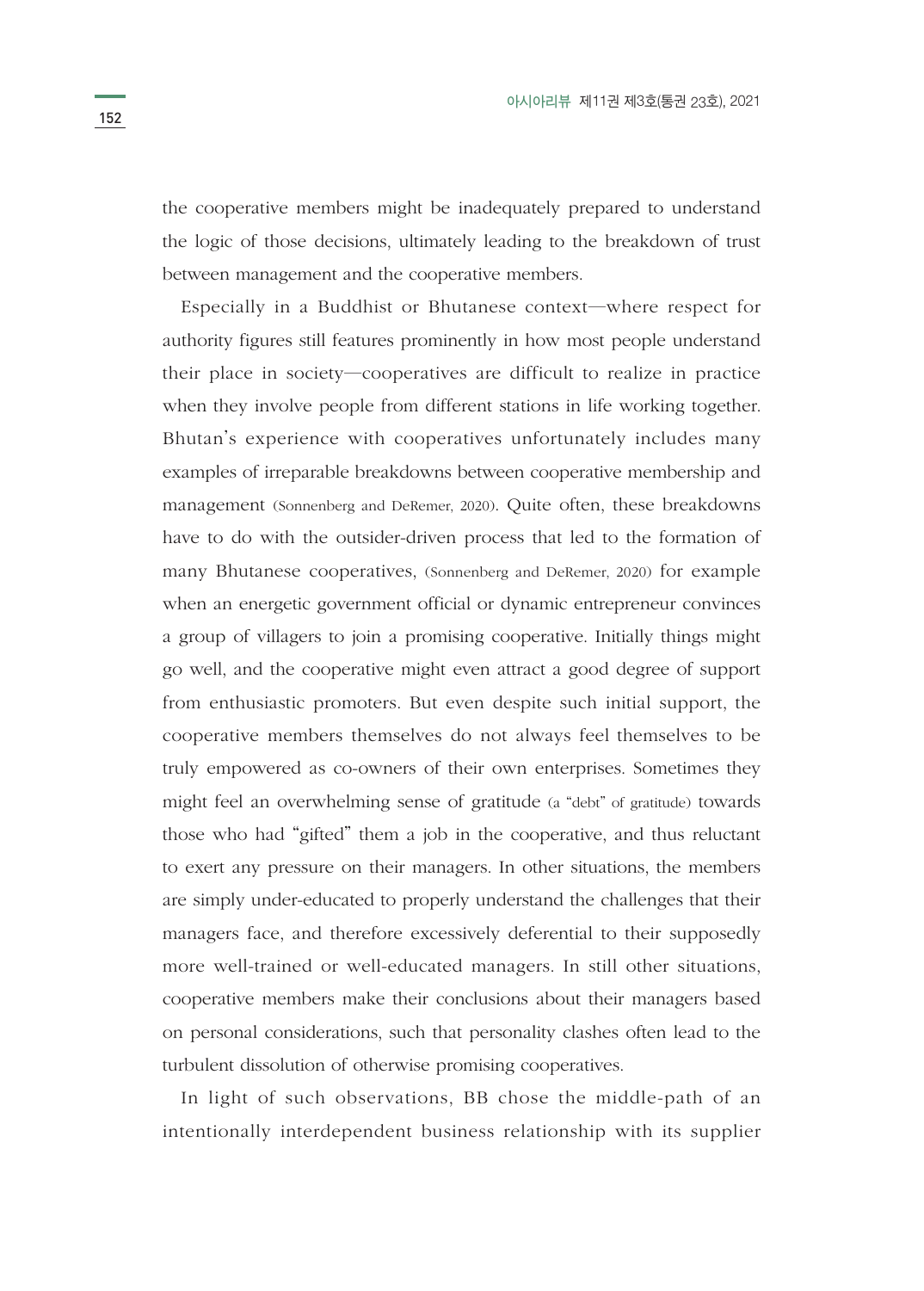communities. BB's model harnesses the dynamism of a company by structuring a central entity as a corporation, and tasking it with what might be described as various "white collar" tasks, such as marketing, business planning, and the management of logistical systems. That central corporation is then partnered with various farmers groups (cooperatives), which are all based around a community of small landholders. After significant efforts to organize these partnered communities, working with them to build their governance and technical capacity to make effective decisions about issues that concern them, these cooperatives then enter into an intentionally interdependent relationship with BB as the "central" coordinating company. To ensure that the central company and the various cooperatives along its orbit remain in sync with the demands of *Sampa Sempki*, the consensus building model of joint decision making ensures that any crucial decisions are made based on a balanced embrace of the interests of *both* entities.

Once conceptualized on paper, the first challenge for Bhutan Blossoms was to communicate the virtues of this model to its counterparts in the village. To do so, it asked the JSW Law School's SEC to convene an initial consensus building decision making exercise―the first of several such sessions that would take place in subsequent years. Over the course of several days, the SEC organized a series of exercises―some for the village as a whole and some only for the leaders of the DFG―to explore various business management models. Using a series of interactive exercises, games, scenarios modeling, and facilitated discussions about the norms that participants wanted to embrace in this joint business venture, Bhutan Blossoms and the DFG finally agreed to the model of intentional interdependence described above. They also agreed on a provisional profitsharing arrangement that would govern the first phase of the relationship between BB and the DFG.32 The outcome of these discussions continue to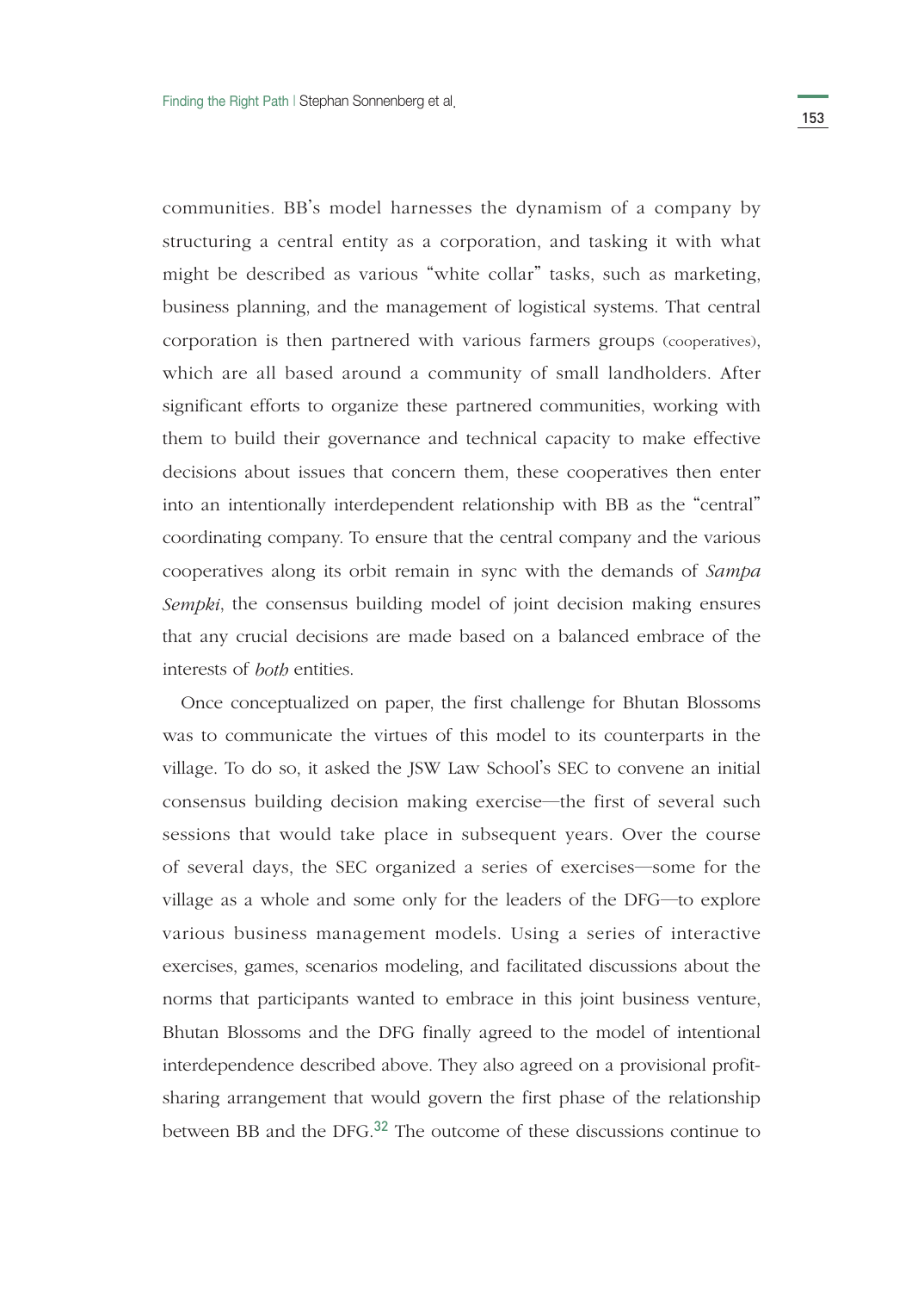define the relationship between BB and the DFG, and is currently the basis of other similar relationships being negotiated with other rural communities in Bhutan to fuel BB's growing product line.

# VII. Lessons and Conclusions

The business model we described above, which is built around a Buddhist-inspired business ethic and designed to combine the dynamism of private enterprise with the egalitarian ethic of a cooperative, is one that has already begun to flourish in Bhutan. It has brought a sustainable source of income to stakeholders at all levels of the supply chain. Just as importantly, profit shares allocated to Bhutan Blossoms at the center of the system, and its partner communities along the supply chain, are divided

<sup>32</sup> This profit-sharing arrangement called for a division of BB's net profits at the end of the year into five equal portions, allocating them respectively to (1) members of the DFG and (2) BB employees; (3) a DFG reserve and reinvestment fund as well as (4) a BB reserve and reinvestment fund; and finally (5) a Community Development Fund. That final fund was intended for community improvement projects in Drachukha village, and required a separate decision-making process on how to allocate those funds in which all households in the village―regardless of whether they were involved in the DFG or not―had to agree before making any expenditures. This profit-sharing strategy was pre-negotiated to reflect the shared ideological commitment of BB's management and the DFG about the venture's desired social impact, and contractually memorialized in order to avoid any disagreements later in time. *See*  Druk Metho, Annual Report 2019 (April 20, 2020), 6, *on file with author*. This was the first time the designers used a consensus building process to make a crucial decision that affected both DFG and Bhutan Blossoms, and served as much as a decision-making process as well as an opportunity to demonstrate Bhutan Blossoms' fundamental approach to co-decision making with its partner community. At the end of 2019, BB divided its profits in line with the above framework, and formally issued a check to DFG and the Drachukha community, in the presence of local government officials and other onlookers, to celebrate its first successful year of operations. The Drachukha community used the funds allocated to the Community Development Fund to defray the annual costs of maintaining the village access road, a cost that previously had to be borne by the village households themselves.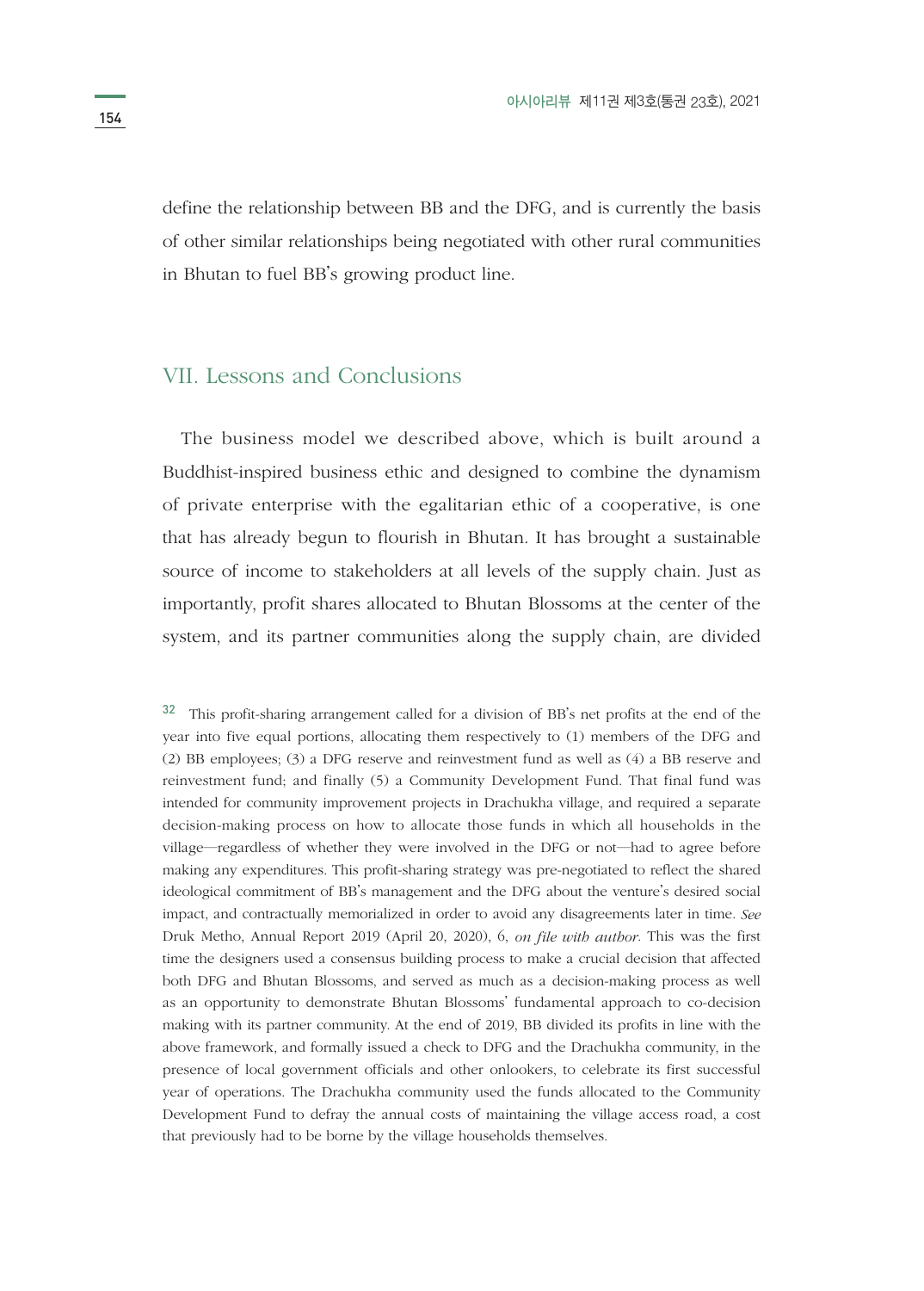in a much more egalitarian fashion, and determined jointly in a periodic consensus building process. If replicated on a nationwide scale, this model of doing business would have the potential to substantially reduce ruralurban inequality and diminish the incentive for young and entrepreneurial farmers to leave their rural communities in search of illusory promises of greater happiness in the cities.

Business wishing to cultivate relationships based on intentional interdependence should prioritize four key "ingedients" for the efforts to succeed:

**Leadership:** The first, is the element of leadership. Bhutan Blossoms benefitted from a CEO who had a vision for how he wanted to run a business. He was confident, demonstrated a significant capacity to tolerate risk, but also exuded a calm confidence that problems were solvable, relationships manageable, and logistics surmountable. Without such a leader at the helm, Bhutan Blossoms would not have been able to succeed. BB's leadership was complemented, however, by similarly robust leaders at the village level as well as in Switzerland (SAH). Entrepreneurs at one rung of a supply chain need not feel threatened by the emergence of other strong leaders along that same supply chain. Quite the contrary: visionary leaders at one level often specifically invest in the capacity of other entrepreneurs with whom they can subsequently collaborate.

**Values:** The second crucial ingredient making this model a success is having an ethical commitment that a business should benefit all involved stakeholders. In this case, Both BB's management as well as its counterparts at the DFG and at SAH had a robust commitment to equality―equality between men and women; between villagers and urbanites; between Bhutanese and foreigners. This commitment was perhaps driven by a profound humility, shared by all, that no one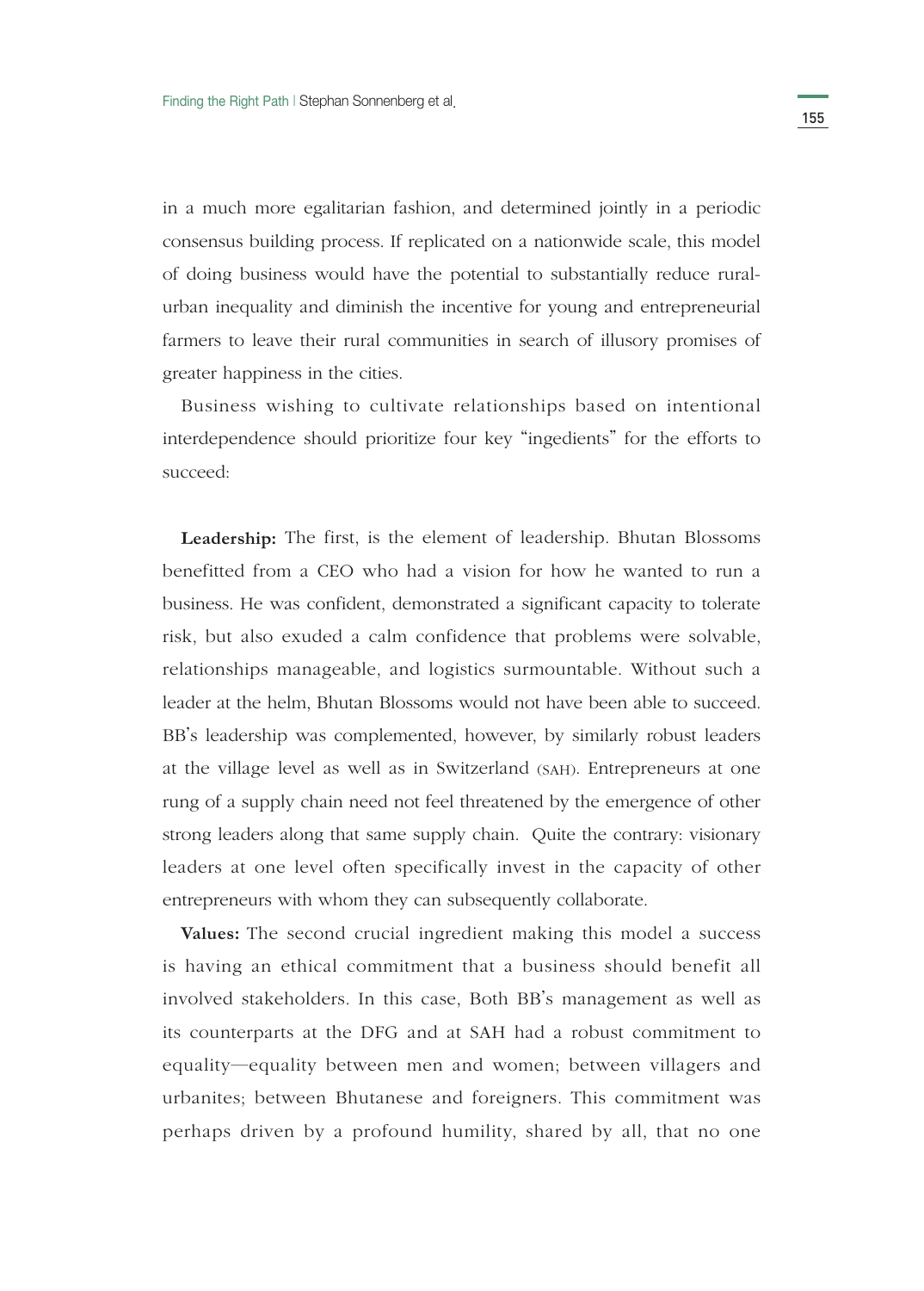perspective should predominate in determining rightmindedness. All stakeholders agreed that time and patience were essential for this venture to succeed. No one demanded for there to be immediate and short-term results. Rather, business plans were designed to generate profits over the course of several years, and expectations managed accordingly. This patience allowed relationships to be built gradually, and for there to be ample time for consensus-based discussion of crucial decisions. Finally, there was an unspoken norm to cultivate trust and transparency between all concerned stakeholders. Farmers were encouraged to seek answers from Bhutan Blossoms, and Bhutan Blossoms managers spent significant time trying to understand the realities of their suppliers. This trust became especially relevant during the time of the COVID-19 pandemic, when Bhutan Blossoms had to make drastic management decisions that might not have succeeded absent a strong foundation of reciprocal trust between Bhutan Blossoms and DFG.33 The Buddhist values described above―which were motivated by *Sampa Sempki* and not economic calculations―also ironically enabled Bhutan Blossoms to survive and pivot when faced with the unprecedented economic turbulence caused by the global pandemic.

**Helpers:** The third factor is that of a helping hand. Here, undoubtedly SAH and the many supporters who invested in Bhutan Blossoms' crowdfunding request played a crucial role. But so too did the general regulatory environment in Bhutan. Throughout its existence, the Bhutanese authorities played a major role supporting, cheerleading, and promoting

<sup>33</sup> As a result of COVID-19, Bhutan's tourist industry ground to a halt virtually overnight. Correspondingly, BB's primary profit center―selling high-value products to tourists in Bhutan ―also collapsed. BB in response pivoted to development of more affordable products for the local market―requiring different inputs and different marketing strategies―as well as a successful campaign to cultivate new markets abroad for an entirely new line of valueadded products.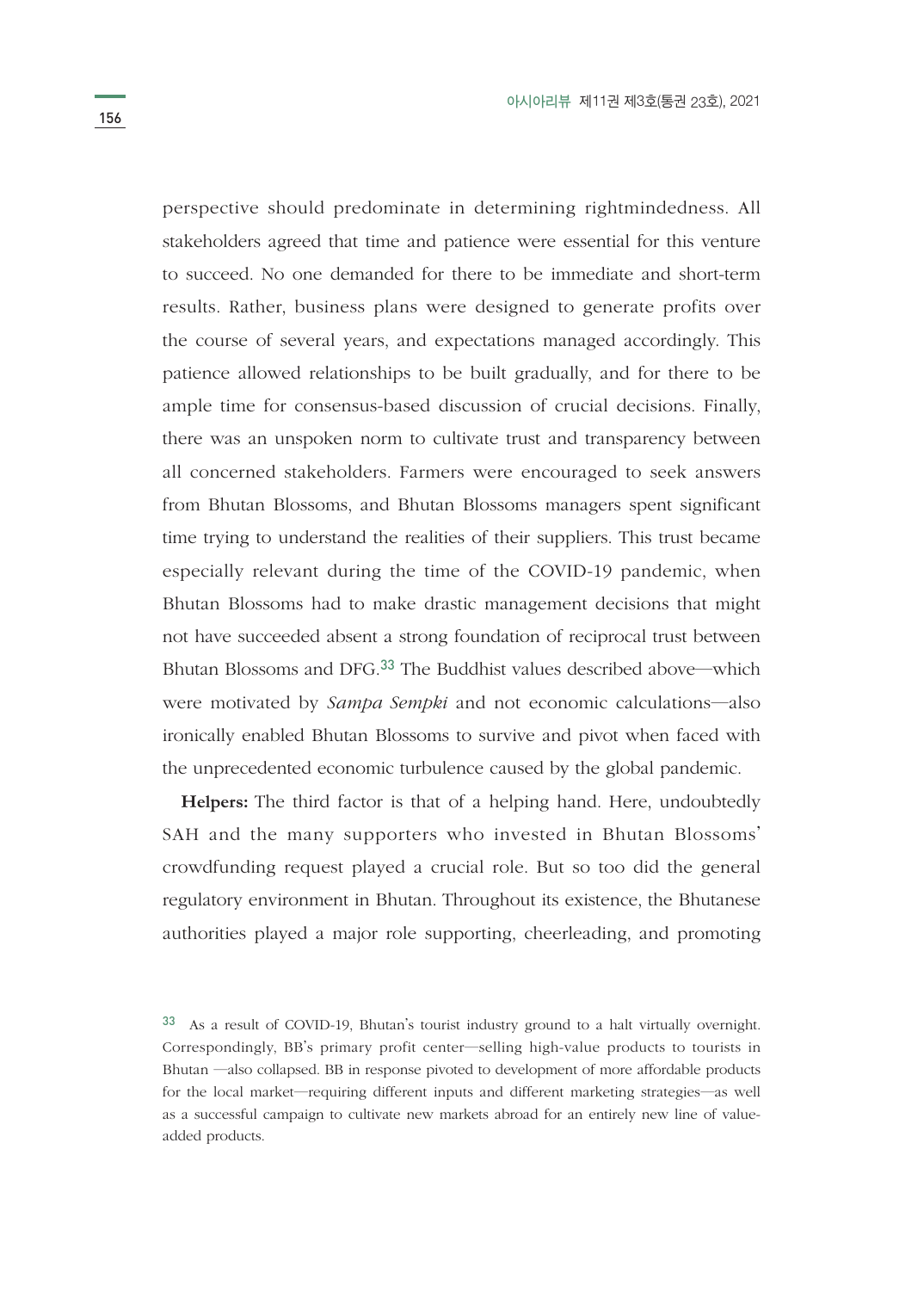this example of Bhutanese entrepreneurialism. Local regional and national authorities took note of the experiment and provided in kind and financial support to its ultimate success.<sup>34</sup> These authorities—at any level of authority, play absolutely essential roles in either facilitating or coopting such initiatives. Here governance integrity―and ultimately a parallel sense of *tha damtshi* among local government officials―plays a crucial role in facilitating the growth of sustainable and ethical local businesses. Finally, JSW Law, in the form of the SEC Clinic and its enthusiastic students and faculty supervisors, provided BB with crucial technical expertise, consulting services, facilitation and networking support that allowed it to overcome some of its early challenges.

The impact of such tangible and intangible support cannot be overstated. Crucially, all of these helpers spoke a *lingua franca* of sorts―articulated in an enthusiasm and excitement about the values described above. These helpers would not have been motivated nearly as much to lend their support had BB been designed only to generate profits. Indeed, as we saw above, these value-based relationships opened countless possibilities for resources and investments that might otherwise not have been available, certainly not at below-market rates.

**Process Facilitation:** The fourth and final ingredient that proved relevant to Bhutan Blossom's success was the element of process facilitation. We described above the centrality of consensus building, and showed how important that was to cultivate trust and transparency between Bhutan Blossoms and DFG. Consensus building proved to be a surprisingly effective procedural mechanism to avoid an adversarial confrontation in

<sup>34</sup> This support was given to BB *independently* of any COVID-19 relief funds, and was given on the same terms as any other Bhutanese Cottage and Small or Medium Sized Enterprise (CSME) would have also been eligible to receive.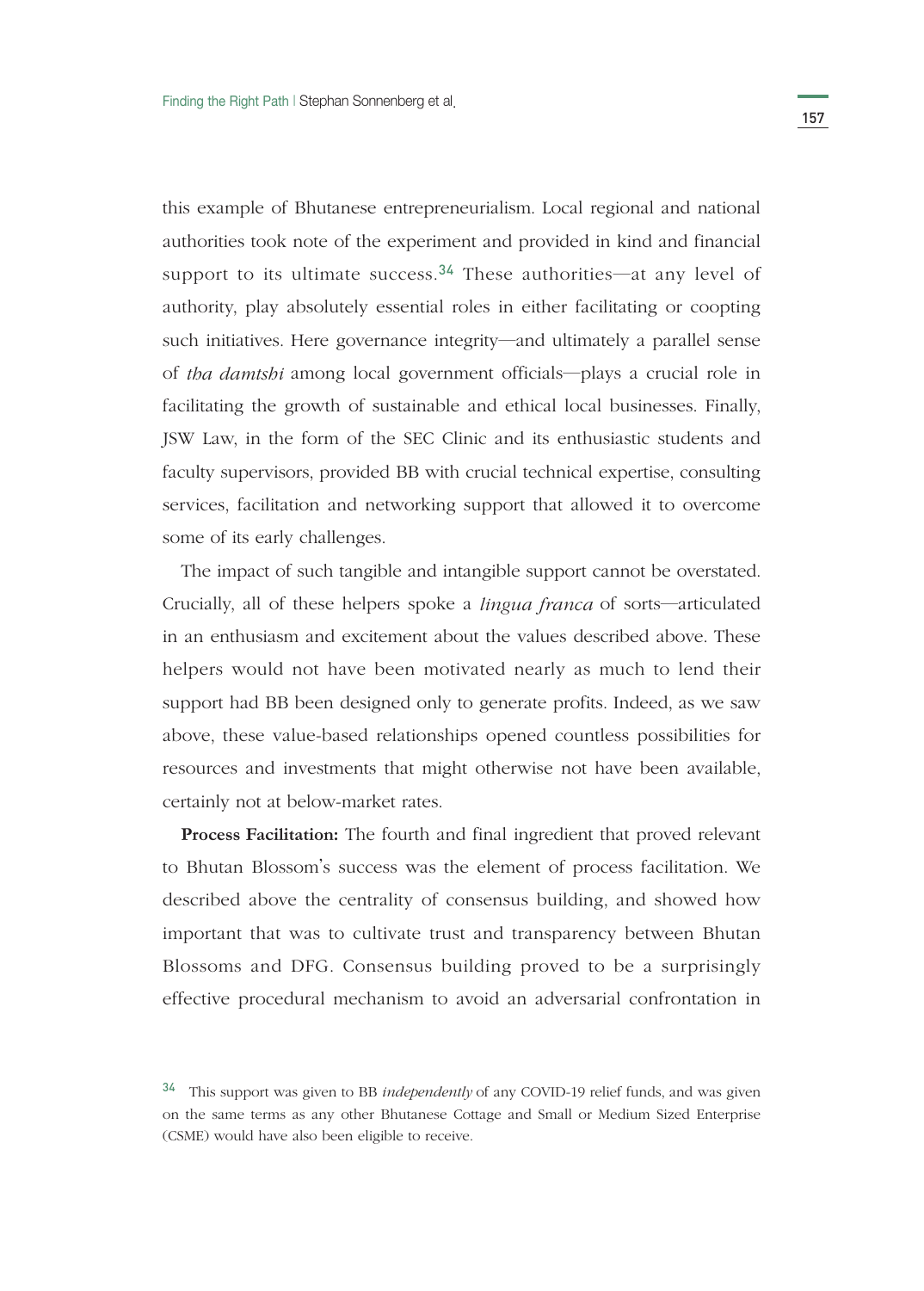the face of unexpected events (such as the business disruptions that arose during the pandemic). But consensus building cannot succeed without skilled facilitators, trained in mediation, stakeholder analysis, and group process design. Facilitation is a skill that can be learned (and taught), and one that can be applied repeatedly over the course of a business relationship. In that sense, any businesses interested in the idea of cultivating intentionally interdependent relationships with partnered communities might need to develop robust working relationships with trained facilitators.

# VIII. Remaining challenges ahead

It would be inappropriate to end this article without a transparent discussion also of the challenges that still lie ahead for Bhutan Blossoms. With BB's initial success comes the potential for future growth, and with that growth would come a need for additional supply chain relationships. Can BB manage to replicate the success of its initial relationship with Drachukha also in other communities, and will its commitment to consensus building anchor a similarly robust and flexible relationship? As we draft this article, BB is actively pursuing several other partnerships with new communities, all premised on the same approach and model as its existing relationship with Drachukha.

Second, one worries how Bhutan Blossoms will surmount the transition from startup to established corporation. In Bhutan as elsewhere, there is tremendous enthusiasm and support for innovative startups. Bhutan Blossoms also benefited from this support. During its first two years of operation, for example, it was able to manufacture its products in the Thimphu Startup Center, a government-subsidized "incubator" designed to give new startups like Bhutan Blossoms a helping hand. But what now?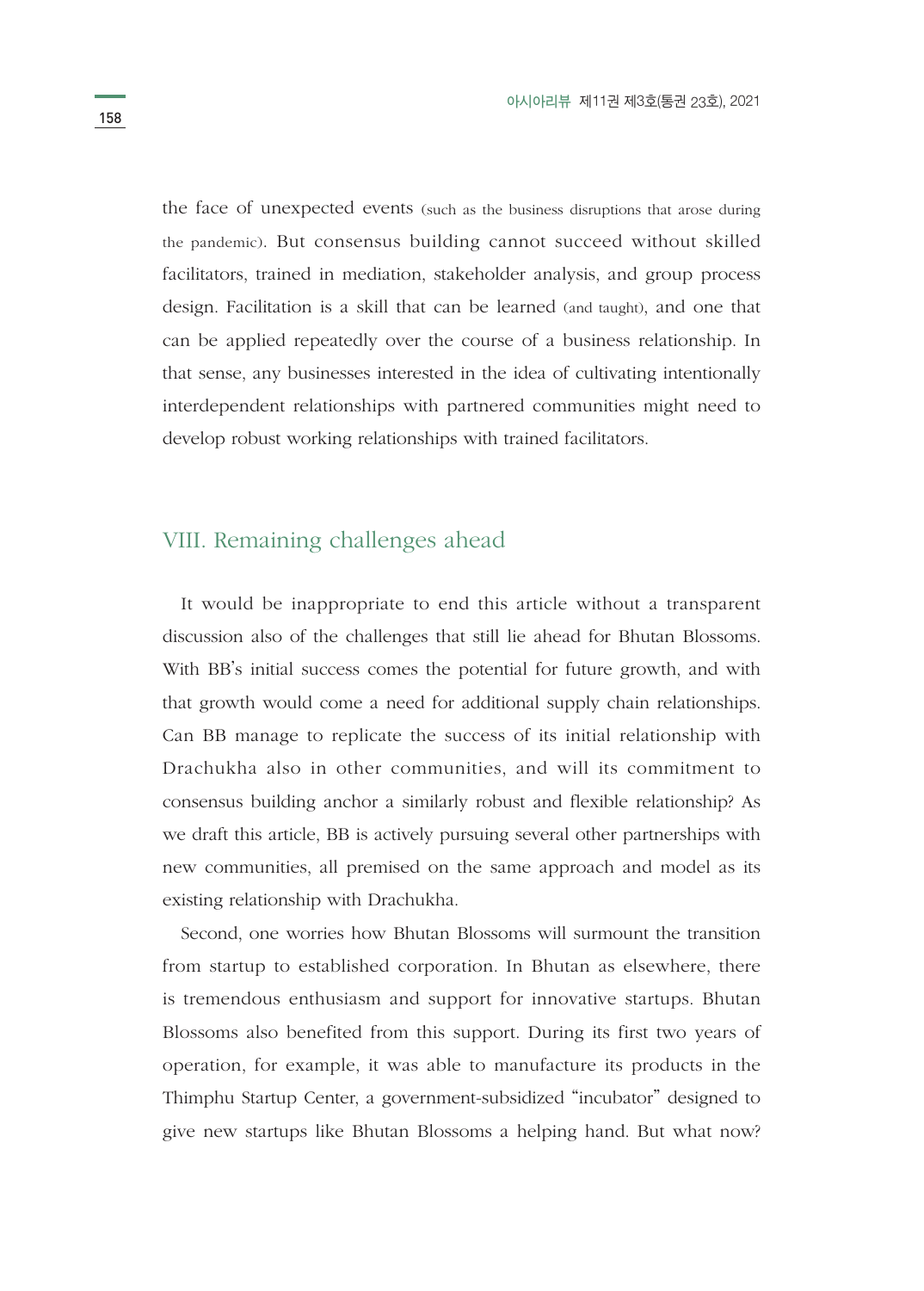The startup center provides support only to startups that are actually *starting*. Now that Bhutan Blossoms has matured, and especially now that it is actually finding new markets for its products, it needs to expand, invest, and grow. And it needs to do so quickly, to capitalize on the excitement and momentum that drove the growth potential in the first place. But given Bhutan Blossoms' innovative decision-making processes and its generous profit-sharing arrangements, can it still attract the attention of the necessary investors to fuel this growth? These are crucial questions that have the potential to determine the long-term viability of Bhutan Blossom's Buddhist-inspired model of corporate ethics. In our opinion the fate of BB's model of doing business depends crucially on the shifting ethics of global investment: the more investors are willing to temper their relentless pursuit of profits with considerations of personal virtue (*sampa sempki* in Bhutanese parlance), the more likely it will be for small enterprises like Bhutan Blossoms to thrive.

Our description of Bhutan Blossoms' evolution focused on the crucial role that helpers such as SAH, JSW Law, and local regulators played in its evolution. For this kind of a business model to flourish, new communities of values-driven investors must come together specifically to seek out corporations like Bhutan Blossoms to support. Perhaps the growing global demand for more environmentally, socially, or governance friendly investment opportunities (ESG investments) will help attract more such supporters. As this case study shows, such investments are not only good for an investment fund's overall ESG score, but they also open the space for ESG-based business practices to emerge along other rungs of the supply chain.

Governments can also do their part by creating favorable regulatory environments specifically for enterprises that demonstrate a commitment to this and other types of ethical business practices. In doing so, we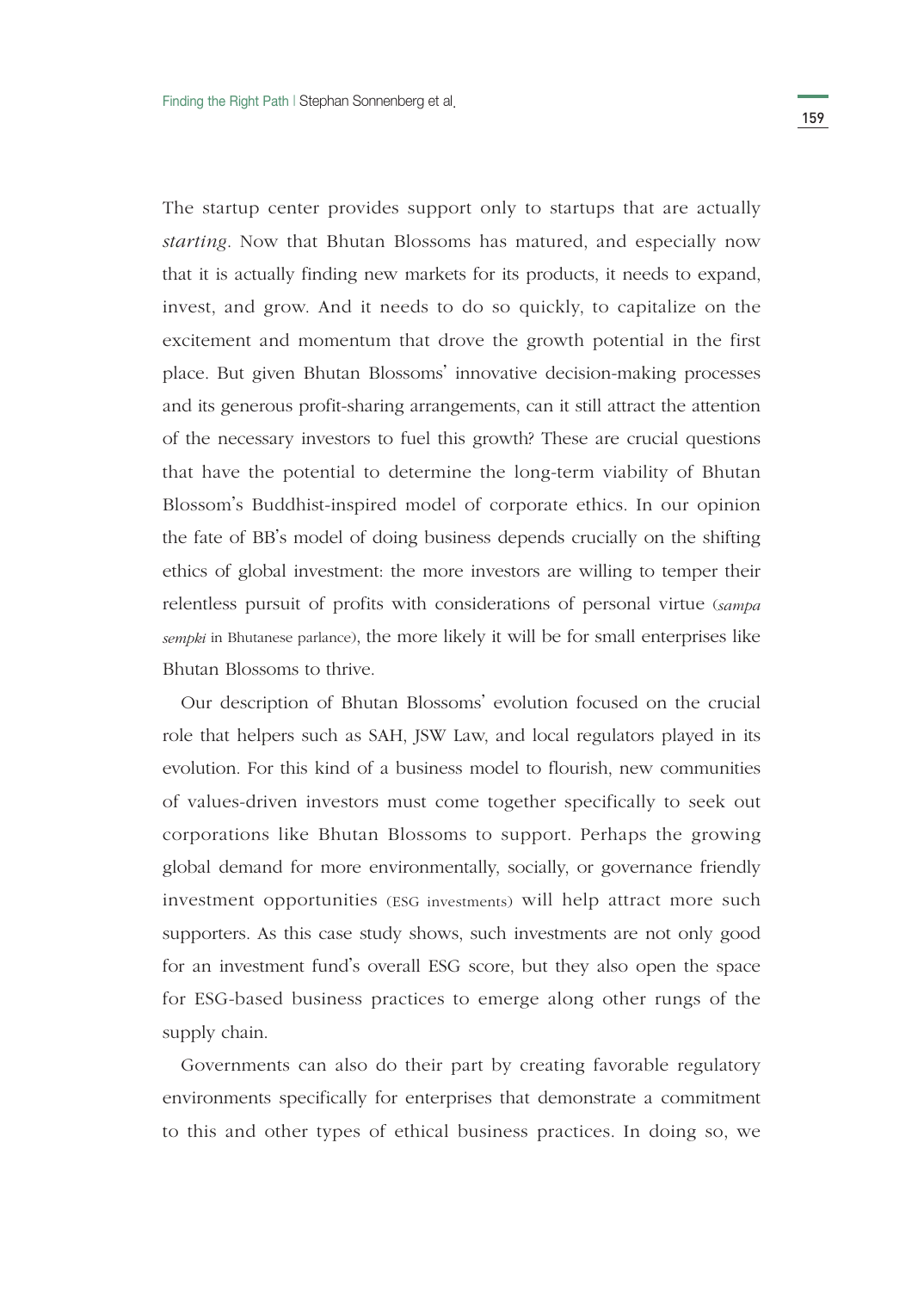would propose that they look towards additional markers of corporate ethics, in particular concrete procedural provisions that reveal a genuine commitment to consensus-based decision making with affected stakeholder communities.

Finally, and perhaps most crucially, the long-term question remains if a personal virtue-based commitment to corporate ethics, grounded in *Sampa Sempki*, will be enough to sustain the individual entrepreneurs committed to the pursuit of such a business model. Will Bhutan Blossoms' managers continue to feel good about their commitment to this model even while watching other businesses generate potentially greater profits, with fewer strings attached, and without needing to periodically accommodate the interests of its associated stakeholders? Will Bhutan Blossoms' partners continue to recognize a good thing when they see it, and offer up their own good will and good faith in exchange? In the end, even the most virtue-based managers need to feel incentivized and acknowledged for their efforts. Here again, regulators, investors, helpers, and ultimately also consumers have a significant role to play in incentivizing the commitment of business owners to act with *Tha Damtshi*.

Submitted: September 29, 2021 | Revised: October 31, 2021 | Accepted: November 30, 2021

### References

- Bhutan Broadcasting Service. 2016. "The State of Five Economic Jewels." http:// www.bbs.bt/news/?p=60329 (Accessed: Dec. 2, 2021).
- Blühendes Konfekt. 2021. "Corporate Website." http://www.bluehendes-konfekt. com (Accessed: Dec. 2, 2021).
- Brown, Clair. 2017. "What Makes Us Happy?" *Buddhist Economics Blog* (Nov. 7), http://buddhisteconomics.net/what-makes-us-happy/ (Accessed: Dec. 2, 2021).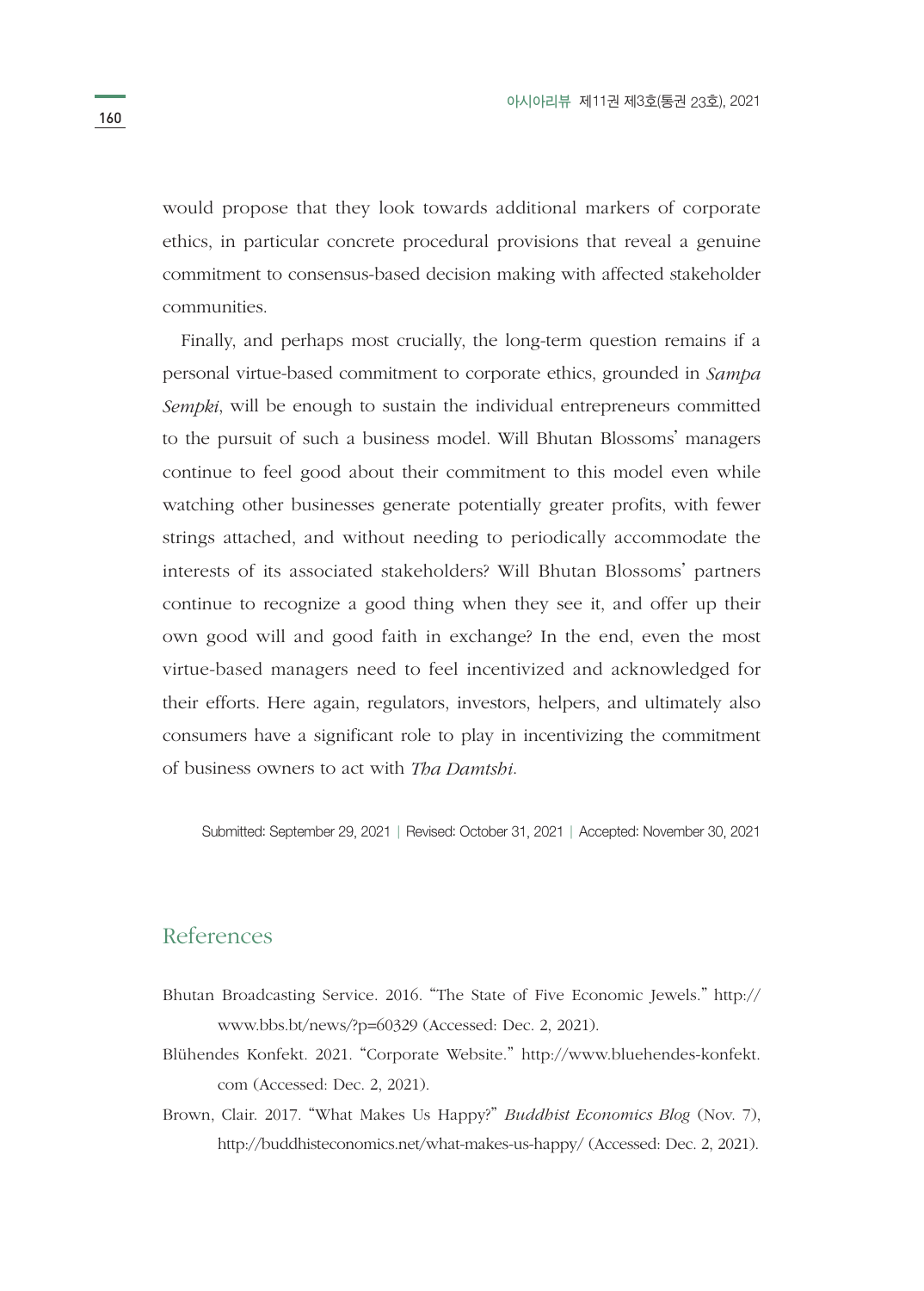. 2017. *Buddhist Economics: An Enlightened Approach to the Dismal Science*. London: Bloomsbury Press.

- Bryce, Emma. 2019. "The Flawed Era of GDP is Finally Coming to an End, WIRED" (March 8). https://www.wired.co.uk/article/countries-gdp-gross-nationalhappiness (Accessed: Dec. 2, 2021).
- Bunting, Madeleine 2011. "Small is beautiful―an Economic Idea that has Sadly Been Forgotten." (November 10) *The Guardian*.
- Chhoki, Sonam. 1994. "Religion in Bhutan I: The Sacred and the Obscene in Bhutanese Religion." In Michael Aris and Michael Hutt, eds. *Bhutan: Aspects of Culture and Development*, Scotland: Paul Strachan―Kiscadale, 118-119.
- Dorji, Kinley. 2016. "A Chasm Between Vision and Policy." *Druk Journal* 2(1), 11.
- Dorji, Kinley. 2018. "Promoting Bhutanese Products to Build Rural Economy." *Druk Journal* 4(2), 145.
- Druk Gyalpo's Relief Kidu. 2020. "Press Release on the Druk Gyalpo's Relief Kidu." (April 30) https://royalkidu.bt/press-release-30-april-2021/ (Accessed: Dec. 2, 2021).
- . 2021. "Press Release: Summary of Income Support Relief Kidu Granted over the Last One Year." (April 23) https://royalkidu.bt/category/news-pressrelease/ (Accessed: Dec. 2, 2021).
- . 2021. "Press Release on the Loan Interest Payment Support Kidu." (May 24) https://royalkidu.bt/press-release-24-may-2021/ (Accessed: Dec. 2, 2021).
- Druk Metho. 2019. *Annual Report* April 20, 2020.
- Dube, Rob. 2020. "GDP vs. GNH: Rethinking What A Healthy Economy Means." *Forbes* (Sept. 21). https://www.forbes.com/sites/robdube/2020/09/21/ gdp-vs-gnh-rethinking-what-a-healthy-economy-means/?sh=1912879255df (Accessed: Dec. 2, 2021).
- Ellen MacArthur Foundation. 2021. *The Big Food Redesign: Regenerating Nature with the Circular Economy*. https://ellenmacarthurfoundation.org/resources/ food-redesign/overview (Accessed: Dec. 2, 2021).
- Fulton, Murray and Konstantinos Giannakas. 2007. "Agency and Leadership in Cooperatives." In K. Karantininis and J. Nilsson, eds. *Vertical Markets and Cooperative Hierarchies*, 9-113, Dordrecht: Springer.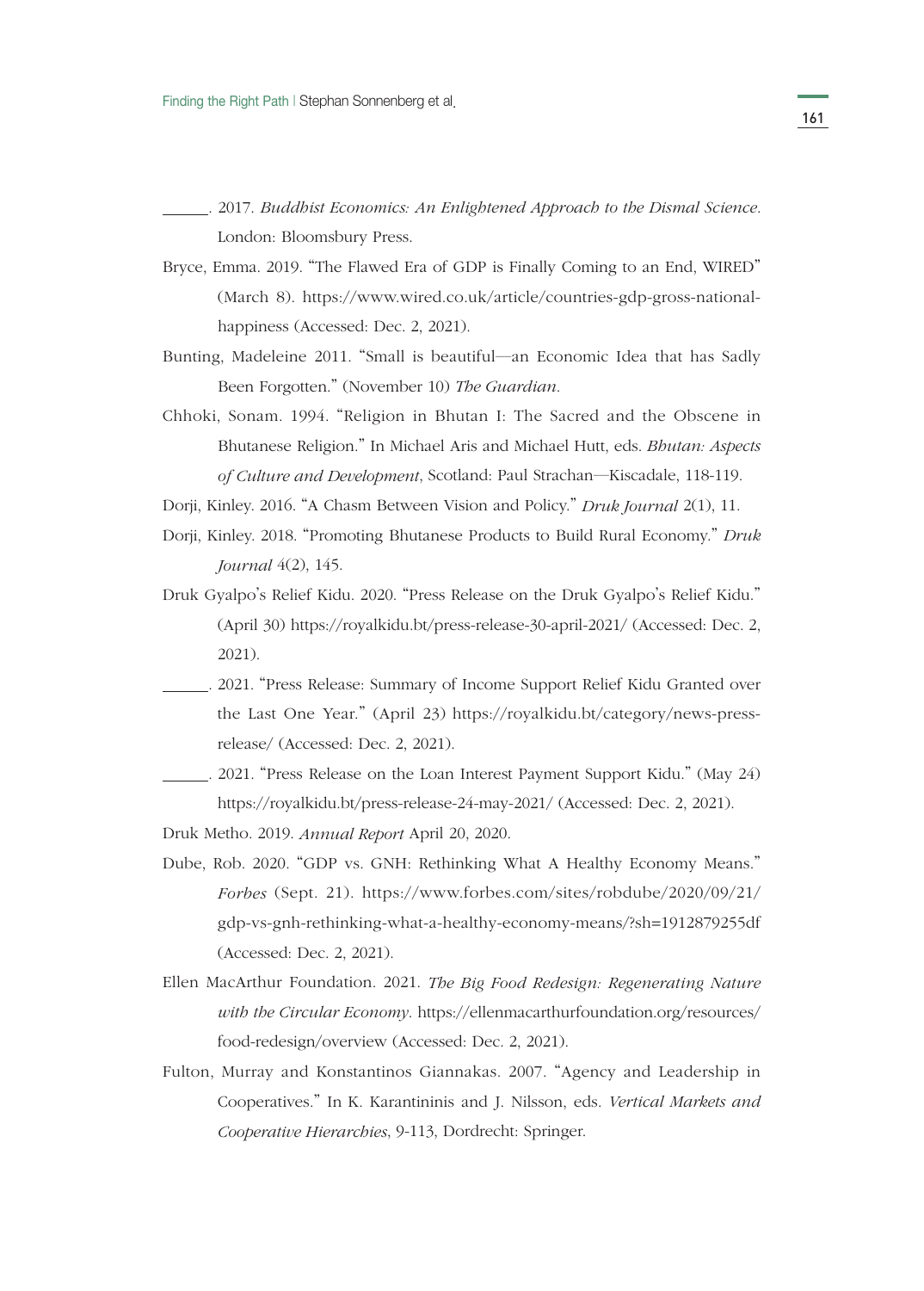- Galera, Giulia and Carlo Borzaga. 2009. "Social Enterprise: An International Overview of Its Conceptual Evolution and Legal Implementation." *Social Enterprise Journal* 5(3)(Nov.), 210-228.
- Global Industry Analysts, Inc. 2021. "Nutraceuticals—Global Market Trajectory & Analytics," https://www.researchandmarkets.com/research/v799j5/ nutraceuticals?w=4 (Accessed: Dec. 2, 2021).
- Harvey, Peter. 2000. *An Introduction to Buddhist Ethics*. Cambridge: Cambridge University Press.
- Hauenstein. 2021. "Essbare Blüten als Delikatesse," https://www.hauenstein-rafz. ch/de/pflanzenwelt/sammelsurium/Essbare-Blueten.php (Accessed: Dec. 2, 2021).
- HM Jigme Khesar Namgyel Wangchuck. 2016. *109th National Day Address to the Nation* (Dec. 17), English translation available at http://www.bbs.bt/ news/?p=64599 (Accessed: Dec. 2, 2021).
- Hursthouse, Rosalind and Glen Pettigrove. 2016. "Virtue Ethics." In Stanford Encyclopedia of Philosophy, https://plato.stanford.edu/entries/ethics-virtue/ (Accessed: Dec. 2, 2021).
- Iliopoulos, Constantine and Vladislav Valentinov. 2018. "Cooperative Longevity: Why are So Many Cooperatives So Successful." *Sustainability* 10(10), 3449, https://www.mdpi.com/2071-1050/10/10/3449 (Accessed: Dec. 2, 2021).
- JSW Law Class of 2022 and Stephan Sonnenberg, with Migmar Lham and Tashi Delek. 2020. *Arbitration in Bhutan: A Primer*. Thimphu: JSW Law Publishing Series.
- Karan, P. P. 1990. *Bhutan: Environment, Culture and Development Strategy*. New Delhi: Intellectual Publishing House.
- Kerlin, Janelle. 2010. "A Comparative Analysis of the Global Emergence of Social Enterprise." *Voluntas* 21(2)(Feb.), 162-179.
- Kinga, Sonam. 2009. *Polity, Kingship and Democracy: A Biography of the Bhutanese State*, Thimphu: Ministry of Education.
- Kyabgon, Traleg. 2015. *Karma: What It Is, What It Isn't, Why It Matters*. Boulder: Shambhala Press.
- Khyentse, Dzongsar Jamyang. 2007. *What Makes You Not a Buddhist*. New Delhi: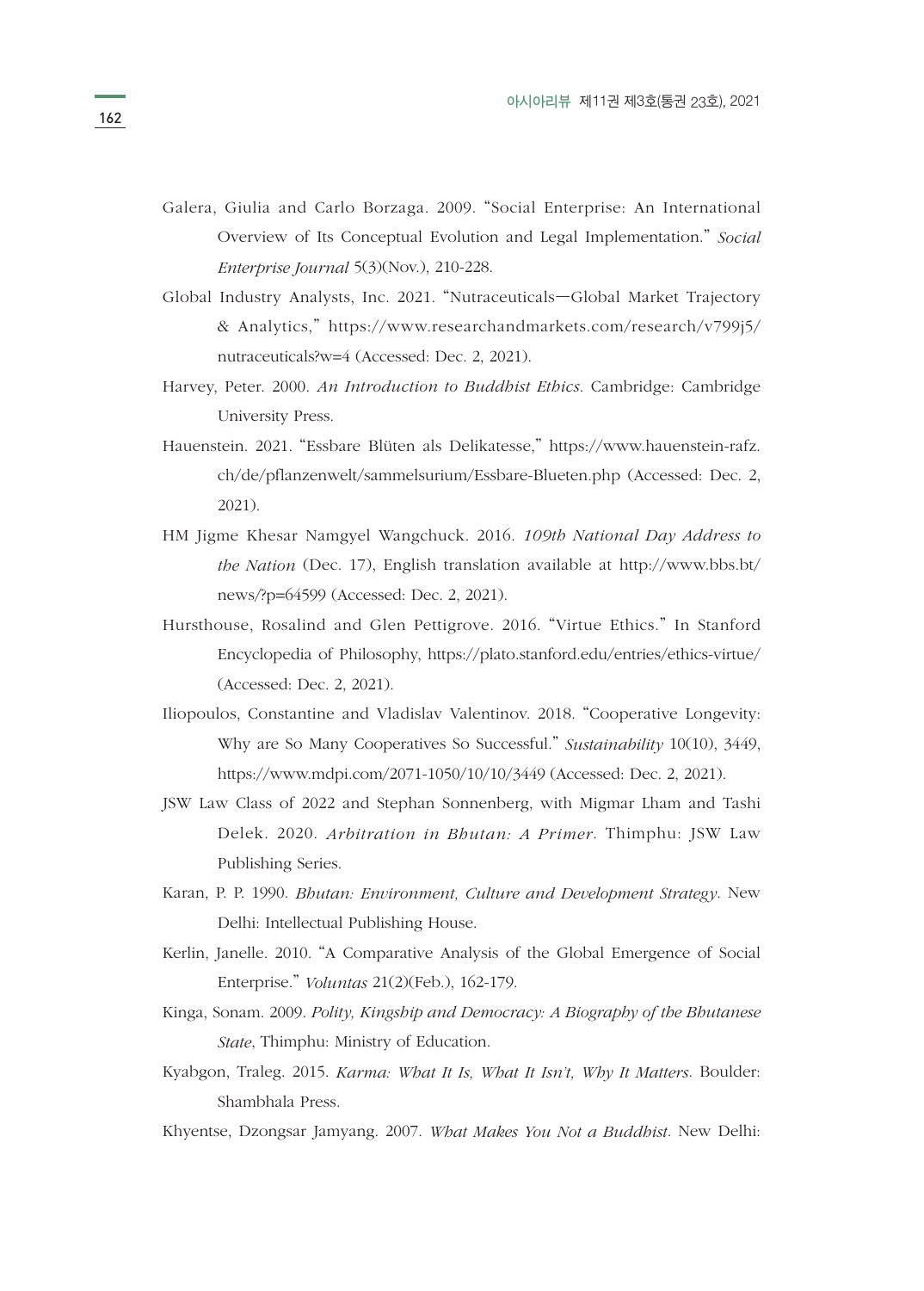Timeless Books.

- Kyentse, Dzongsar Jamyang. 2015. "What Makes You Not a Bhutanese?" *Druk Journal* 1(1), 10.
- Lim, T. K. 2014. *Edible Medicinal and Non-Medicinal Plants, Vol. 7: Flowers*. Heidelberg: Springer.
- Lonely Planet. 2020. "Best in Travel," https://www.lonelyplanet.com/articles/lonelyplanet-best-in-travel-2020 (Accessed: Dec. 2, 2021).
- Long, William J. 2019. *Tantric State: A Buddhist Approach to Democracy and Development in Bhutan*. New York: Oxford University Press.
- McDonald, Ross. 2010. *Taking Happiness Seriously: Eleven Dialogues on Gross National Happiness*. Thimphu: Centre for Bhutan Studies.
- Munting, Madeleine. 2011. "Small is Beautiful―An Economic Idea that has Sadly Been Forgotten." *The Guardian.* (Nov. 10). Fachverband der Gewürzindustrie e.V. (2019) "Kornblumenköstlich" *Pfeffer* (May), 10 https:// pfeffer-magazin.de/grandits/ (Accessed: Dec. 2, 2021).

Phuntsho, Karma. 2013. *The History of Bhutan*. Guragon: Random House India.

- . 2004. "Echoes of ancient Ethos: Reflections on some popular Bhutanese Social Themes." In Karma Ura and Sonam Kinga, eds. *The Spider and the Piglet: Proceedings of the First Seminar on Bhutan Studies*, 564-580. Thimphu: Centre for Bhutan Studies.
- Post, James E., Lee E. Preston, and Sybille Sachs. 2002. "Managing the Extended Enterprise: The New Stakeholder View." *California Management Review* 45(1), 6-28.
- Royal Government of Bhutan. 2008. Constitution of the Kingdom of Bhutan.

. 2001, 2009. The Co-Operative Act of Bhutan.

- . 2019. *Population Projections Bhutan 2017-2047*. Thimphu: National Statistics Bureau.
- Schumacher, E. F. 1966. "Buddhist Economics." In Guy Wint, ed. *Asia: A Handbook*, London: Anthony Blond Ltd. *available at https://centerforneweconomics. org/publications/buddhist-economics/* (Accessed: Dec. 2, 2021).
- Shaw, Brian C. 2015. "Bhutan: Notes Concerning the Political Role of Kidu." *Journal of Bhutan Studies* 33, Winter, 1-22.